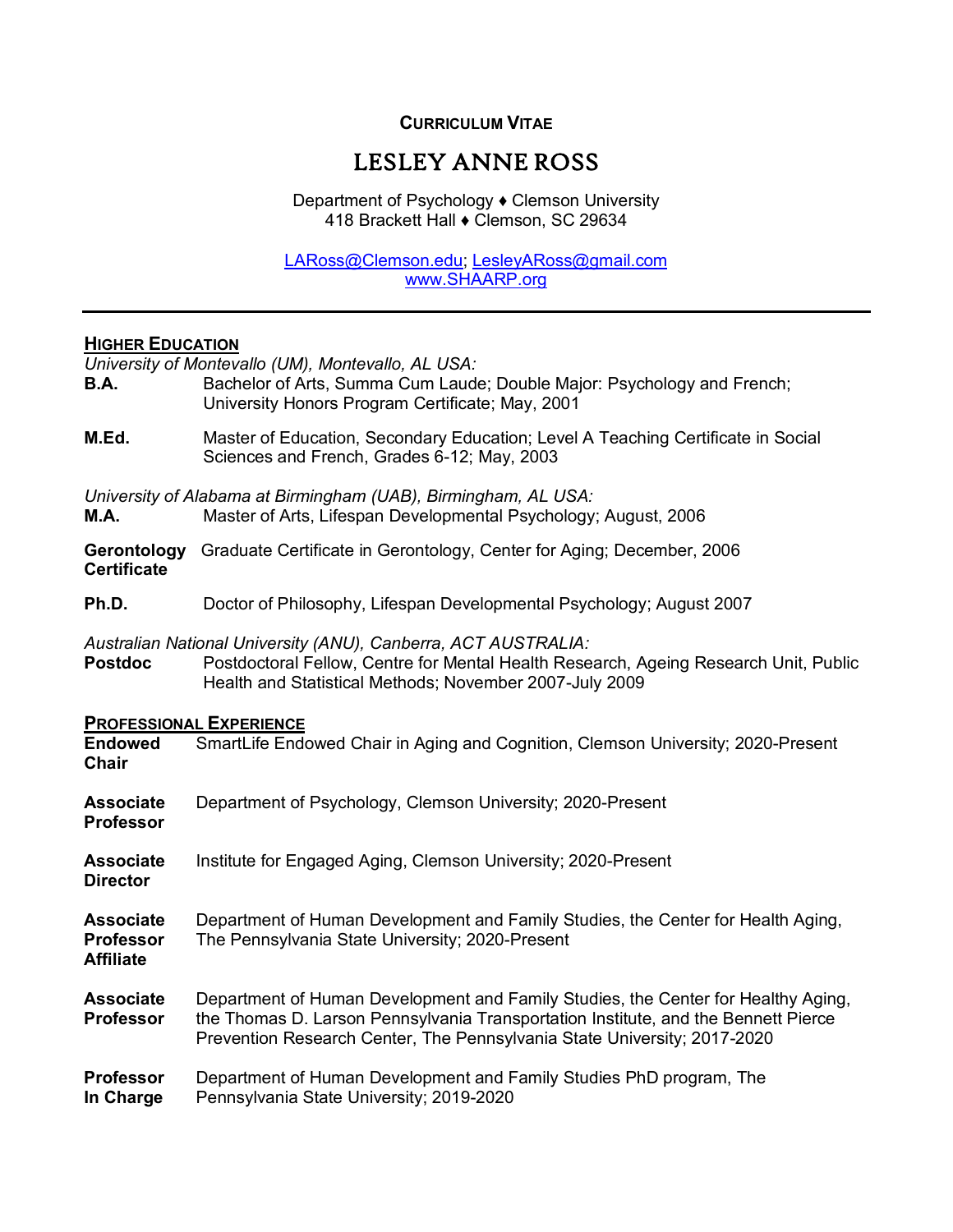| Adjunct<br><b>Associate</b><br><b>Professor</b>        | Department of Neurology, College of Medicine, The Pennsylvania State University;<br>2018-2020; Department of Psychology, Edward Roybal Center for Translational<br>Research on Aging and Mobility, UAB; 2017 - Present                              |
|--------------------------------------------------------|-----------------------------------------------------------------------------------------------------------------------------------------------------------------------------------------------------------------------------------------------------|
| Chair                                                  | Transportation Research Board (TRB) of the National Academies of Sciences, Medicine<br>and Engineering, Committee on the Safe Mobility of Older Persons (ANB60); 2018-2020                                                                          |
| Acting<br><b>Director</b>                              | Center for Healthy Aging, The Pennsylvania State University; 2017-2018                                                                                                                                                                              |
| <b>Director</b>                                        | Human Development and Family Studies Department Honors Program, Schreyer<br>Honors College, PSU; 2016-2019                                                                                                                                          |
| <b>Assistant</b><br><b>Professor</b>                   | Department of Human Development and Family Studies, the Center for Healthy Aging,<br>the Thomas D. Larson Pennsylvania Transportation Institute, and the Bennett Pierce<br>Prevention Research Center, The Pennsylvania State University; 2014-2017 |
| <b>Assistant</b><br><b>Professor</b>                   | Psychology Department and Roybal Center for Translational Research on Aging<br>and Mobility, UAB; 2009-2014; Secondary Appointment, UAB Department of Mechanical<br>Engineering; 2012-2014                                                          |
| <b>Associate</b><br><b>Scientist</b>                   | Vision Science Research Center, UAB; 2011-2014                                                                                                                                                                                                      |
| <b>Scientist</b>                                       | Center for Aging, UAB; 2010-2014                                                                                                                                                                                                                    |
| <b>Visiting</b><br><b>Fellow</b>                       | Centre for Mental Health Research, Australian National University; 2010-2013<br>Centre for Research on Ageing, Health & Wellbeing, Australian National University;<br>2015-2017                                                                     |
| <b>Adjunct</b><br><b>Assistant</b><br><b>Professor</b> | Department of Psychology, Center for Research on Applied Gerontology,<br>UAB; 2008-2009; 2014-Present                                                                                                                                               |
| <b>Instructor</b>                                      | Department of Psychology; 2006<br>Bessemer State Technical College (now Lawson State); 2005                                                                                                                                                         |
| <b>Trainee</b>                                         | Predoctoral Trainee Fellowship, National Institutes of Health (NIH)/National Institute on<br>Aging (NIA). Clinical and Behavioral Training in Gerontology; 2004-2007                                                                                |
| <b>Research</b><br><b>Assistant</b>                    | Center for Research on Applied Gerontology, UAB; 2003-2004<br>Department of Behavioral and Social Sciences, UM; 2000-2003                                                                                                                           |
| <b>Teaching</b><br><b>Assistant</b>                    | Psychology Department; UAB 2004<br>Department of Behavioral and Social Sciences, UM; 2000-2003                                                                                                                                                      |

# **AWARDED GRANTS AND FELLOWSHIPS**

**Partner Investigator.** (K. Anstey, Chief Investigator). Ageing drivers: Cognitive ageing and technology. (Australian Research Council, LP190100519); AUD\$682,209. 7/31/2020 – 6/30/2023.

*Co-Investigator.* (N. Dennis, PI). *Understanding the contribution of individual differences to domaingeneral and domain-specific components of false memories in both young and older adults.* (National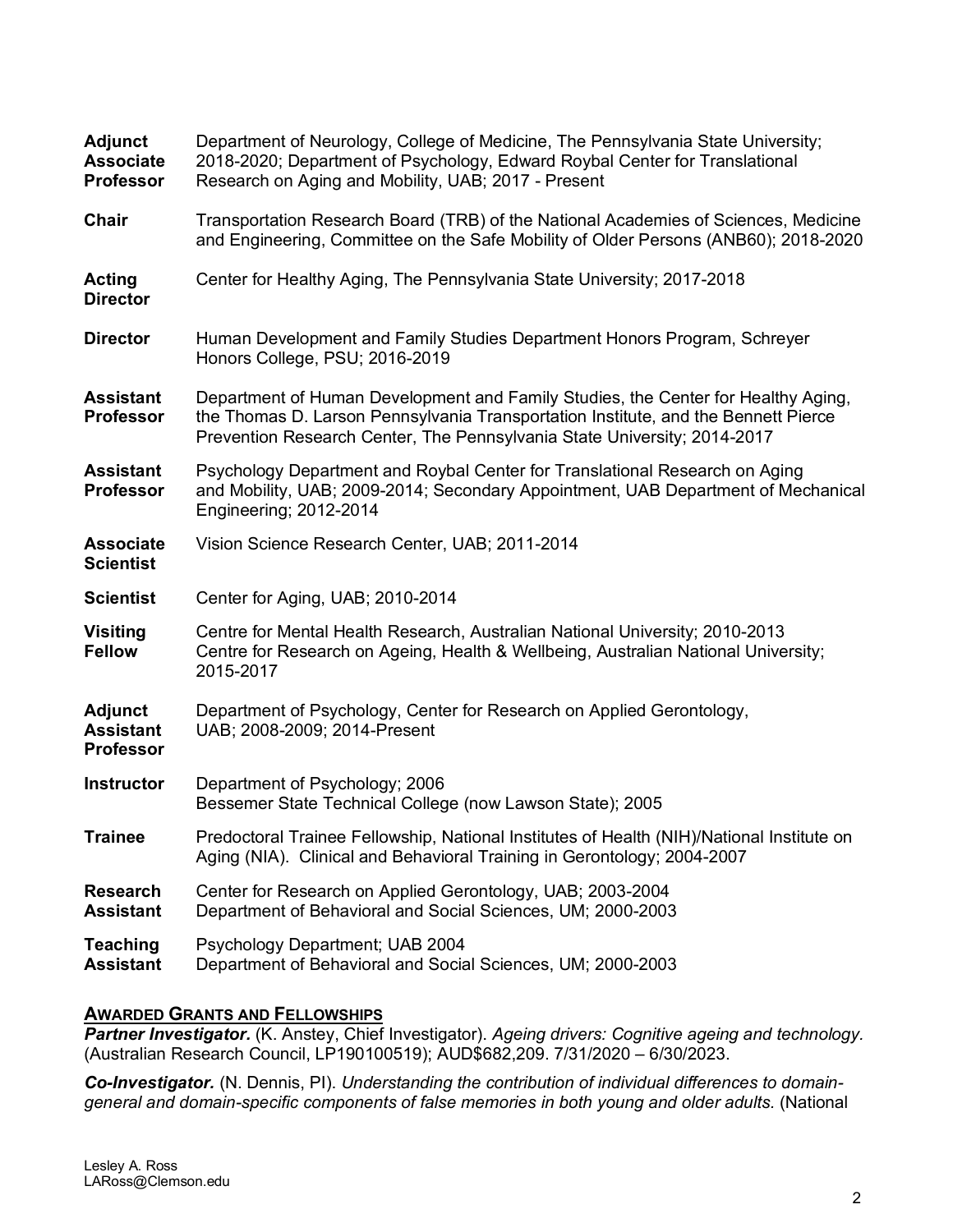Science Foundation, Division of Behavioral and Cognitive Sciences 2000047); \$848,492. 7/1/2020- 6/30/2024.

*Penn State Principal Investigator.* (L. Staplin, Transanalytics PI). *State of Knowledge on Older Drivers.* (National Highway Traffic Safety Administration, NHTSA DTH2216D00016/693JJ919F000216); \$382,473.54. 10/1/2019-06/31/2022.

*Principal Investigator.* (M. Sliwinski, mPI). *Administrative supplement* awarded to *Elucidating the Necessary Components and Mechanisms of Cognitive Training.* (NIA 3U01 AG062370- 02S1); \$405,367. 09/15/2019-05/31/2020.

*Principal Investigator. Competitive administrative supplement under '*Alzheimer's-focused administrative supplements for NIH grants that are not focused on Alzheimer's disease' program awarded to *Assessing Cognitive and Psychosocial Mechanisms of Useful Field of View Cognitive Training using Ecological Momentary Assessment* project. (NIA 3R21AG060216-02S1); \$399,650. 08/01/2018-05/31/2020.

*Co-Investigator.* (V. Gayah, PI). *Pennsylvania Traffic Records Integration Plan.* (Pennsylvania Department of Transportation, PennDOT Contract No. 4400015622); \$97,761. 09/07/2018-06/04/2019.

*Co-Investigator.* (M. Sliwinski, PI). *Ambulatory Methods for Measuring Cognitive Change.* (NIA U02 AG060408); \$13,415,691. 9/15/2018-5/31/2023.

*Principal Investigator. Assessing Cognitive and Psychosocial Mechanisms of Useful Field of View Cognitive Training using Ecological Momentary Assessment.* (NIA R21 AG060216) \$435,325. 08/01/2018-5/31/2020.

*Principal Investigator.* (M. Sliwinski, mPI). *Elucidating the Necessary Components and Mechanisms of Cognitive Training.* (NIA U01 UAG062370A) \$1,850,069. 9/30/2018-5/31/2020.

*Co-Principal Investigator. The Study of Healthy Aging and Applied Research Programs (SHAARP) lab.* Faculty member for Co-PI B. Sprague (Graduate Student). 2017 Mary Anna Mangino Community Service Endowment. \$1,000. 08/18/2016-06/30/2017.

*Co-Principal Investigator. The Study of Healthy Aging and Applied Research Programs (SHAARP) lab.* (C. Phillips, Postdoc for Ross, Co-PI). 2016 Mary Anna Mangino Community Service Endowment. \$3,500. 08/18/2015-06/30/2016.

*Co-Principal Investigator. Cognitive and Physical Exercise Study (CAPES).* Faculty mentor for other Co-PIs E. Schmidt (Graduate Student) and W. Burge (Graduate Student). Pilot project within the Roybal Center for Translational Research on Aging and Mobility (NIA- P30AG022838); \$36,000 direct. 01/04/2013-08/31/2014.

*Co-Principal Investigator. Measurement of Driving Habits and Mobility in Older Adults* (D. Stavrinos, Co-PI). Pilot project within the Roybal Center for Translational Research on Aging and Mobility (NIA-P30AG022838); \$36,000 direct. 02/16/2013-08/31/2014.

*Co-Principal Investigator. A Naturalistic Driving Study Across the Lifespan*. (D. Stavrinos, Co-PI). Sponsored by Southeastern Transportation Research, Innovation, Development and Education Center (STRIDE) and the Alabama Department of Transportation; \$186,260 direct. 07/01/2012-05/31/2014.

*Co-Investigator. Modifications in Brain Connectivity after Training Examined with Neuroimaging.* (K. Visscher, PI). UAB Interdisciplinary Institute for Imaging; \$20,000 direct. 10/01/2012-09/31/2013.

*Principal Investigator. Trajectories of Driving Behavior and Safety Across Ten Years: Can We Intervene?* Pilot project within the Roybal Center for Translational Research on Aging and Mobility (NIA- P30AG022838); \$40,000 direct. 08/01/2011-08/31/2013.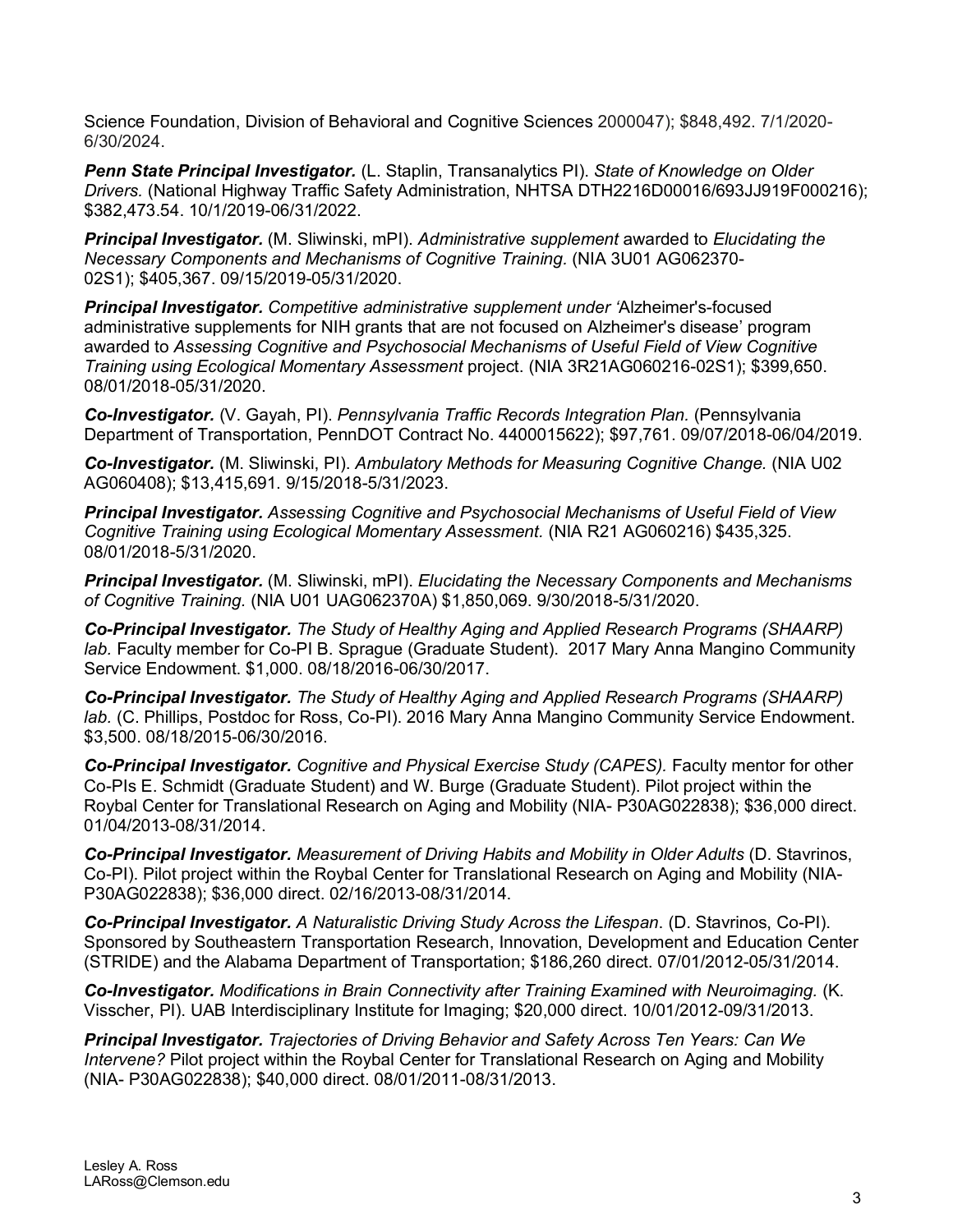*Co-Principal Investigator. The Effects of Visual Speed of Processing Training on Driving Simulator Performance in Adults with HIV.* (D. Vance, Co-PI). UAB Center for AIDS Research (CFAR) Developmental Grant Program; \$15,000 direct. 04/2011-04/2013.

*Principal Investigator. Why is Processing Speed Training Effective?: Translating Neural Mechanisms into Community-Based Products.* Center for Clinical and Translational Science Pilot Grant Program, UAB; \$60,000 direct. 05/01/2011-04/30/2012.

*Principal Investigator. Does Processing Speed Training Still Impact Mobility and Safety for Older Adults After Ten Years?* Faculty Development Grant, UAB; \$10,000 direct. 08/01/2011-08/31/2012.

*Co-Investigator. Age-related Macular Degeneration: The Effect of Training on Visual Performance and Neural Activity.* (K. Visscher, PI). The Dana Foundation; \$200,000 direct. 01/01/2010-01/31/2013.

*Associate Investigator***.** *Dynamic Analyses to Optimize Ageing* (DYNOPTA) Project, National Health and Medical Research Council (NHMRC) Australian grant #410215; AUD \$2,500,000 direct. 2008-2012 (K. Anstey, PI).

*Co-Investigator. Neural Correlates of Cognitive Training in Older Adults with Macular Degeneration.* (K. Visscher, PI). Center for Clinical and Translational Science/The Council of University-Wide Interdisciplinary Research Centers, Translational Research Intramural Grant Program, UAB; \$60,000 direct. 04/01/2010-03/31/2013.

*Principal Investigator. Validation of Self-reported Driving Behavior Measures in Older Adults.* Australian Government, Department of Infrastructure, Transport, Regional Development and Local Government: Road Safety Research Grant Program; AUD \$30,015.08. 2009.

*Awardee***.** Fellowship to attend the Advanced Psychometrics Methods Workshop in Cognitive Aging Research, University of California, Santa Cruz. 2008.

*Principal Investigator*. *Predictors of Mobility Decline Among Older Adults.* Pilot project within the Roybal Center for Translational Research on Aging and Mobility (NIA); \$40,000 direct. 2005-2007.

*Predoctoral Fellowship*. National Institutes of Health (NIH)/National Institute on Aging (NIA). Clinical and Behavioral Training in Gerontology. 2004-2007

*Awardee*. UAB Psychology Department Graduate Student Travel Grant; 2004-2007

*Awardee.* UAB Graduate Student Association Travel Grant; 2004-2007

*Graduate Fellowship*.UAB Graduate School; 2003-2004

### **MENTORED STUDENT AWARDS**

*Mentor.* (E. O'Brien, Postdoctoral Fellowship Awardee). *Pathways T32 Grant*, NIA; \$53,275. 07/1/2019-06/30/2020.

*Mentor.* (S. Bickhardt, Undergraduate Awardee). *Third place in the Social and Behavioral Sciences Research for the Penn State Undergraduate Research Exhibition,* The Pennsylvania State University, April 15-17, 2020.

*Mentor.* (B. Sprague, Graduate Student Awardee). *Albert and Lorraine Kligman Graduate Fellowship,* College of Health and Human Development, The Pennsylvania State University; \$32,839. 08/01/2018- 05/31/2019.

*Mentor.* (S. Freed, Graduate Student Awardee). *Dwight David Eisenhower Transportation Fellowship Program (DDETFP) Graduate Fellowship;* \$5,000. 12/12/2018-08/31/2019.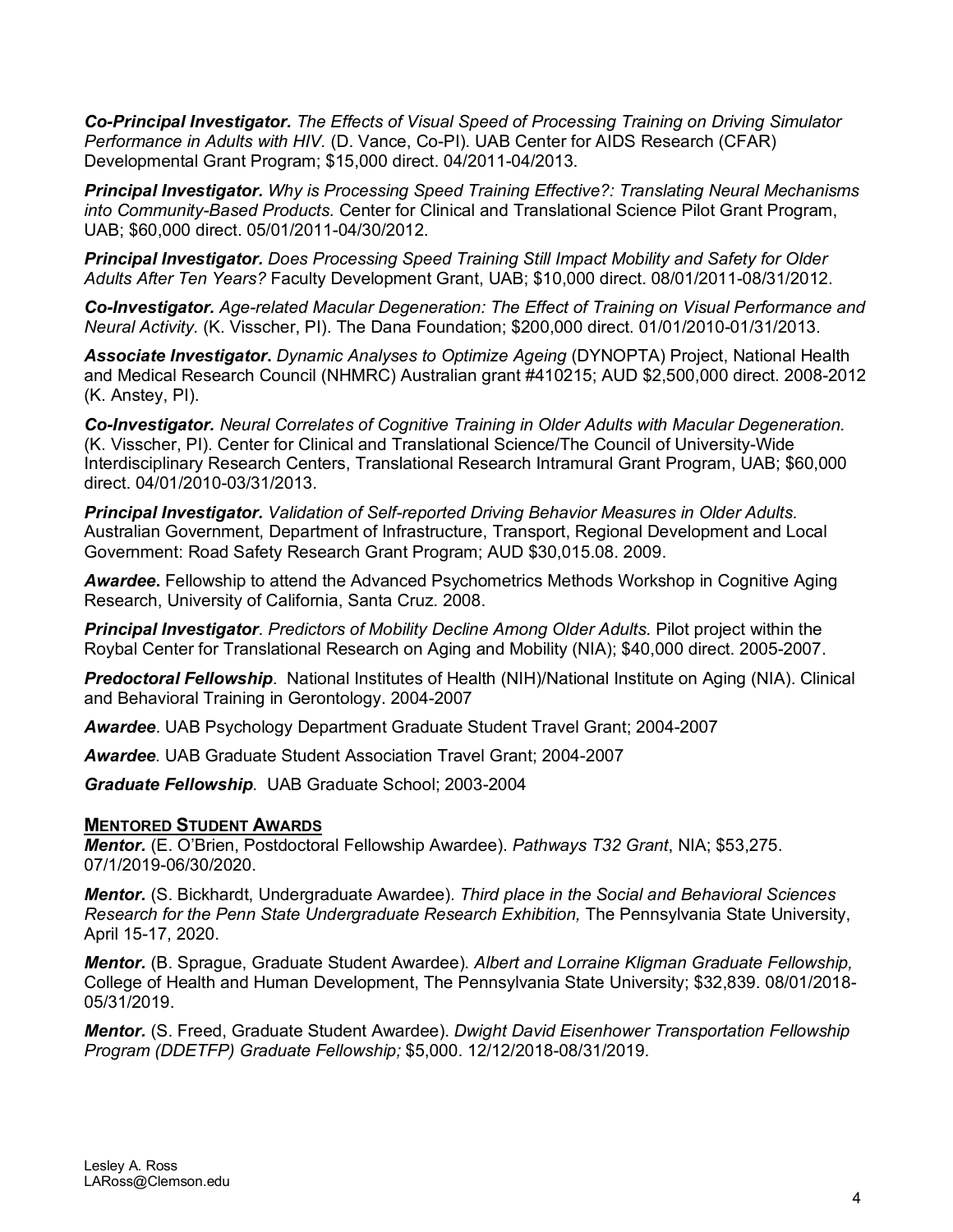*Faculty Supervisor and Mentor.* (B. Sprague & S. Freed, Student Awardees). Feasibility and Enjoyment of Exergames Study. *Small Projects Grant, College of Health and Human Development, Penn State;* \$500. 07/01/2018-06/31/2019.

*Mentor.* (B. Sprague, Graduate Student Awardee). *Joseph and Jean Britton Fellowship,* College of Health and Human Development, The Pennsylvania State University; \$29,402. 08/01/2017-05/31/2018.

*Mentor.* Michigan Center for Contextual Factors in Alzheimer's Disease (MCCFAD), June 10-13, 2019 at the University of Michigan in Ann Arbor, MI.

*Mentor. Harold F. Martin Graduate Assistant Outstanding Teaching Award,* Pennsylvania State University, Sara Freed, 2018.

*Mentor. Zarit Award for Excellence in Research, Teaching, & Service,* Department of Human Development and Family Studies, Pennsylvania State University, Briana Sprague, 2018.

*Mentor. Harold F. Martin Graduate Assistant Outstanding Teaching Award*, Pennsylvania State University, Briana Sprague, 2017.

*Mentor. Southeastern Transportation Research, Innovation, Development and Education Center (STRIDE) Student of the Year*, Erica Schmidt, 2014.

### **PEER-REVIEWED PUBLICATIONS**

*\*Indicates student author;* † *Indicates postdoctoral fellow*

- \*Freed, S. A., **Ross,** L. A., Gamaldo, A. A., & Stavrinos, D. (in press). Use of multilevel modeling to examine variability of distracted driving behavior in naturalistic driving studies. *Accident Analysis and Prevention.*
- \*Fausto, B. A., Adorno Maldonado, P. F., Ross, L. A., Lavallière, M., & Edwards, J. D. (2021). A systematic review and meta-analysis of older driver interventions. *Accident Analysis & Prevention, 149*. doi: 10.1016/j.aap.2020.105852
- Gamaldo, A. A., Sardina, A. L., \*Tan, S. C., Ross, L. A., \*Gerlin, L. A., \*Knox, T. B., \*Prawl, D., \*Argueta Portillo, K. S., & Andel, R. (in press). Correlates of life satisfaction among middleaged and older Black adults. *Journal of Racial and Ethnic Health Disparities.*
- \*Sprague, B. N., † Phillips, C. B., & Ross, L. A. (in press). Cognitive training attenuates decline in physical function across 10 years*. The Journals of Gerontology, Series B: Psychological Sciences and Social Sciences*. doi: 10.1093/geronb/gbaa072
- Gamaldo, A. A., \*Tan, S. C., Sardina, A. L., \*Henzi, C., \*Guest, R., **Ross,** L. A., \*Willingham, K., Zonderman, A. B., Andel, R. A. (2020). Satisfaction and anxiety completing alternative versus traditional cognitive batteries among Black adults. *Journals of Gerontology, Series B: Psychological Sciences, 75*(7), 1462-1474*.* DOI: 10.1093/geronb/gby095
- \*Sprague, B. N., \*Freed, S. A., † Phillips, C. B., & **Ross,** L. A. (2020). A viewpoint on change point modeling for cognitive aging research: Moving from description to intervention and practice. *Ageing Research Reviews,* 58, 6pgs. DOI: 10.1016/j.arr.2019.101003*.*
- **Ross,** L. A., \*Webb, C. E., \*Whitaker, C., \*Hicks, J. M., \*Schmidt, E. L., \*Samimy, S., Dennis, N. A., & Visscher, K. M. (2019). The effects of useful field of view training on brain activity and connectivity. *Journals of Gerontology, Series B: Psychological Sciences, 74*(7), 1152-1162*.* DOI: 10.1093/geronb/gby041
- \*Sprague, B. N., \*Freed, S. A., \*Webb, C. E., † Phillips, C. B., \* Hyun, J., & **Ross,** L. A. (2019). The impact of behavioral interventions on cognitive function in healthy older adults: A systematic review. *Ageing Research Reviews, 52,* 32-52. PMID:31002885. DOI: [10.1016/j.arr.2019.04.002](https://doi.org/10.1016/j.arr.2019.04.002)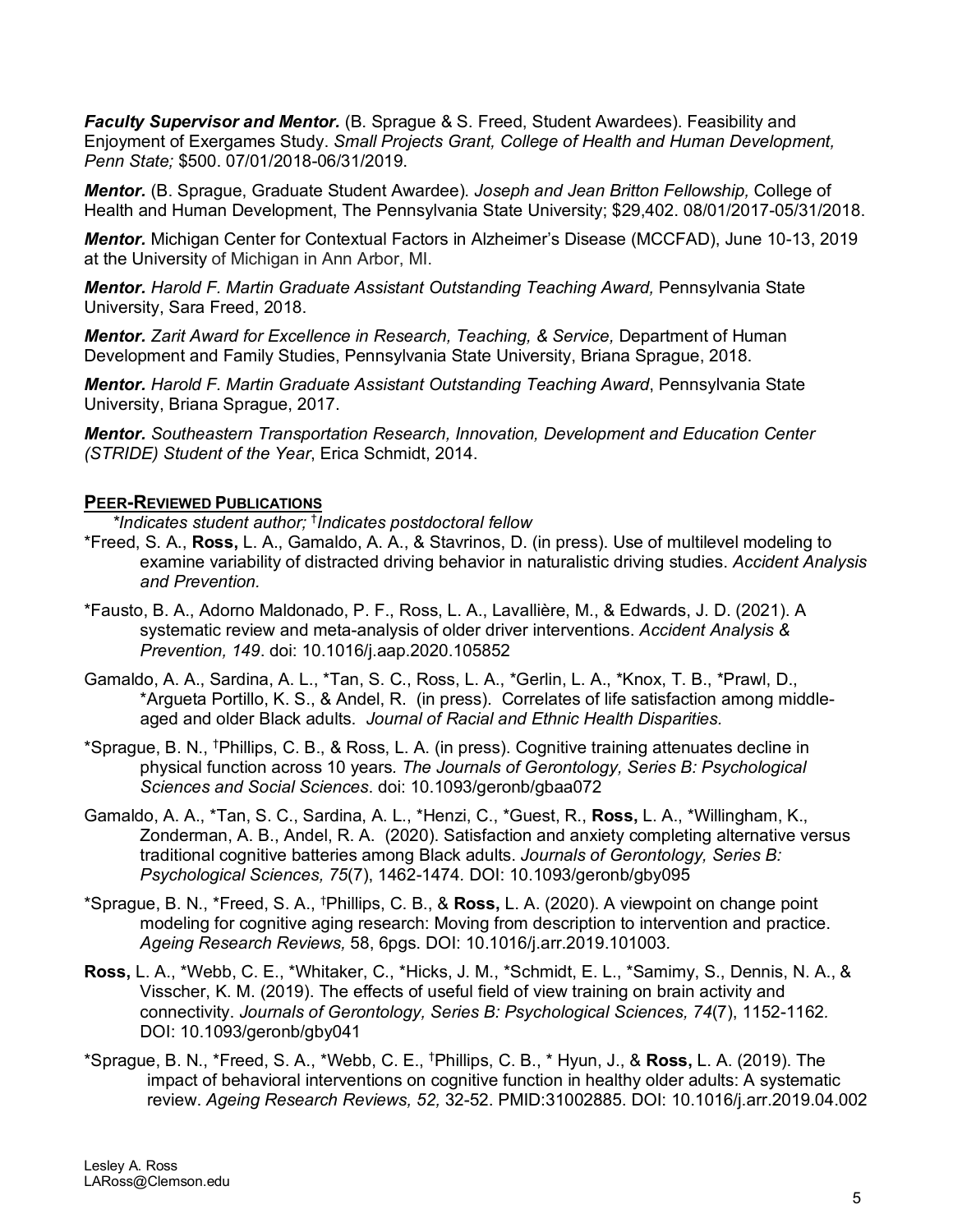- † Phillips, C. B., \*Freed, S. A., & **Ross,** L. A. (2019). Older adult lifespace varies by driving status and residential population density. *Transportation Research Record,267*(7), 586-595. DOI: 10.1177/0361198119846092
- \*Sprague, B. N., † Phillips, C. B., & **Ross,** L. A. (2019). Age-varying relationships between physical function and cognition in older adulthood. *Journals of Gerontology, Series B: Psychological Sciences, 74*(5), 772-784*.* DOI: 10.1093/geronb/gbx126
- Ross, L. A., \*Sprague, B. N., <sup>†</sup>Phillips, C. B., O'Connor, M. L., & Dodson, J. E. (2018). The impact of three cognitive training interventions on older adults' physical functioning across five years. *Journal of Aging and Health,30*(3), 475-498. DOI: 10.1177/0898264316682916
- Edwards, J. D., Xu, H., Clark, D. O., Guey, L. T., **Ross,** L. A., & Unverzagt, F. W. (2017). Speed of processing training results in lower risk of dementia: Results from the ACTIVE study. *Alzheimer's & Dementia: Translational Research & Clinical Interventions,* 3(4), 603-611. DOI: 10.1016/j.trci.2017.09.002
- **Ross**, L. A., \*Freed, S. A., Edwards, J. D., † Phillips, C. B., & Ball, K. (2017). The impact of three cognitive training programs on driving cessation across ten years: A randomized controlled trial. *The Gerontologist, 57*(5), 838-846. DOI: 10.1093/geront/gnw143. PMCID: PMC5881723
- \*Pope, C. N., **Ross,** L. A., & Stavrinos, D. S. (2016). Association between executive function and problematic adolescent driving. *The Journal of Developmental and Behavioral Pediatrics, 37*(9), 702-711*.* DOI: 10.1097/DBP.0000000000000353. PMCID: PMC5089921
- † Phillips, C.B., \*Sprague, B. N., \*Freed, S. A., & **Ross**, L. A. (2016). Longitudinal associations between changes in physical function and driving mobility behaviors among older adults. *Transportation Research Record: Transportation Research Board of the National Academies of Sciences, Engineering, and Medicine, 2584,* 70-76. DOI: 10.3141/2584-09. PMCID: PMC5200951
- \*Burge, W., \*Griffis, J. C., Nenert, R., Elkhetali, A., DeCarlo, D. K., ver Hoef, L. W., **Ross**, L. A., & Visscher, K. M. (2016). Cortical thickness in human V1 associated with central vision loss. *Scientific Reports, 6,* 23268. DOI: 10.1038/srep23268. PMCID: PMC4806312
- \*Parr, M. N., **Ross,** L. A., \*McManus, B., \*Bishop, H. J., \*Wittig, S. M. O., & Stavrinos, D. (2016). Differential impact of personality traits on distracted driving behaviors in teens and older adults. *Accident Analysis and Prevention, 92*, 107-112*.* DOI: 10.1016/j.aap.2016.03.011
- \*Schmidt, E. S., \*Burge, W., Visscher, K. M., & **Ross**, L. R. (2016). Cortical thickness in fronto-parietal and cingulo-opercular networks predicts executive function performance in older adults. *Neruopsychology, 30*(3), 322-331*.* DOI: 10.1037/neu0000242. PMCID: PMC4767555
- **Ross,** L. A., Edwards, J. D., O'Connor, M. L., Ball, K. K., Wadley, V. G., & Vance, D. E. (2016). The transfer of cognitive speed of processing training to older adults' driving mobility across five years. *Journals of Gerontology, Series B: Psychological Sciences, 71*(1), 87-97. DOI: 10.1093/geronb/gbv022. PMCID: PMC4701127
- \*Layfield S., \*Burge W., Mitchell W., **Ross** L.A., \*Denning C., Amthor F., Visscher K. (2014). The Effect of Speed of Processing Training on Microsaccade Amplitude. *PLOS ONE, 9*(9), 1-6 DOI: 10.1371/journal.pone.0107808. PMCID: PMC4172603
- Vance, D. E., Fazeli, P. L., Ball, D. A., Slater, L. Z., & **Ross**, L. A. (2014). Cognitive functioning and driving simulator performance in middle-aged and older adults with HIV. *Journal of the Association of Nurses in AIDS Care, 25*(2), e11-e26. DOI: 10.1016/j.jana.2013.12.001. PMCID: PMC3939674.
- *\**Fazeli, P. L., Crowe, M. G., **Ross, L. A**., Wadley, V., Ball, K. K., & Vance, D. E. (2014*).* Cognitive functioning in adults aging with HIV: A cross-sectional analysis of cognitive subtypes and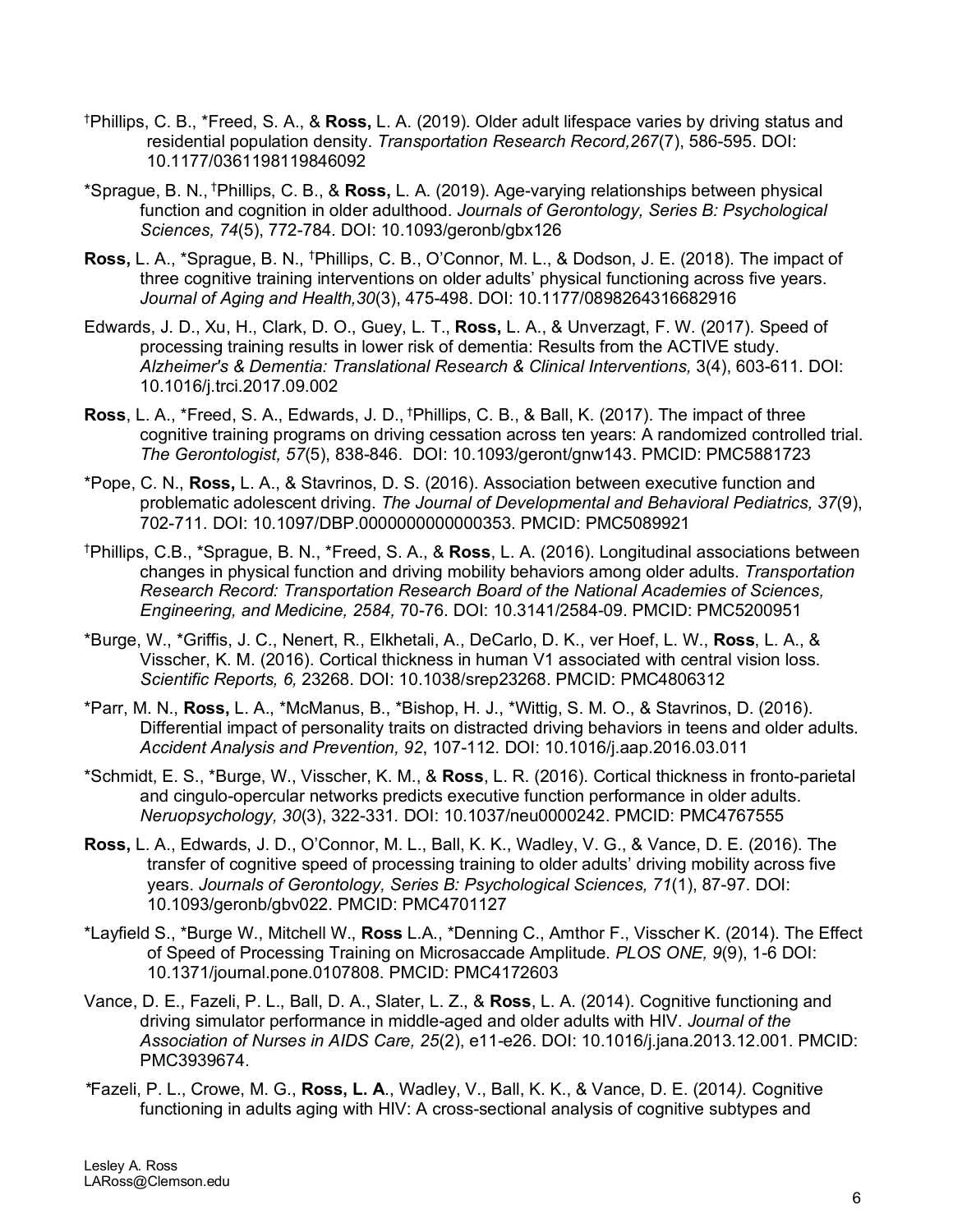influential factors. *Journal of Clinical Research in HIV AIDS and Prevention,* 1(4), 1-15*.* DOI: 10.14302/issn.2324-7339.jcrhap-13-191. PMCID: PMC4224145

- \*Burge, W. K., **Ross,** L. A., Amthor, F. R., Mitchell, W. G., Zotov, A., & Visscher, K. M. (2013). Processing speed training increases the efficiency of attentional resource allocation in young adults. *Frontiers in Human Neuroscience,7*(684), 1-7. DOI: 10.3389/fnhum.2013.00684. PMCID: PMC3799007
- Ball, K., **Ross**, L. A., Edwards, J., & Roth, D. (2013). Speed of Processing Training in the ACTIVE Study: Who Benefits? *The Journal of Aging and Health, 25*(8), 65S-84S*.* DOI: 10.1177/0898264312470167. PMCID: PMC3947605
- \*Fazeli, P. L., **Ross,** L. A., Vance, D. E., & Ball, K. (2013). The Relationship Between Computer Experience and Computerized Cognitive Test Performance Among Older Adults. *Journals of Gerontology: Psychological Sciences,68*(3), 337-346. DOI: 10.1093/geronb/gbs071. PMCID: PMC3627654
- **Ross,** L. A., \*Schmidt, E., & Ball, K. K. (2013). Interventions to Maintain Mobility: What Works. *Accident Analysis and Prevention,61,* 167-196*.* DOI: 10.1016/j.aap.2012.09.027 PMCID: [PMC3633644](http://www.ncbi.nlm.nih.gov/pmc/articles/PMC3633644/?tool=nihms)
- Vance, D. E., \*Fazeli, P. L., **Ross**, L. A., Wadley, V., & Ball, K. (2012). Speed of processing training with middle-aged and older adults with HIV: A pilot study. *Journal of the Association of Nurses in AIDS Care,23,*(6),500-510. DOI: 10.1016/j.jana.2012.01.005. PMCID: PMC3422374
- **Ross**, L. A., \*Dodson, J., Edwards, J. D., Ackerman, M. L & Ball, K. K. (2012). Self-rated driving and driving safety in older adults. *Accident Analysis and Prevention, 48,* 523-527*.* DOI: 10.1016/j.aap.2012.02.015. PMCID: PMC3387731
- Burns, R. A., Butterworth, P., Windsor, T. D., Luszcz, M., **Ross,** L. A., & Anstey, K. J. (2011). Deriving prevalence estimates of depressive symptoms throughout middle and old age in those living in the community. *International Psychogeriatrics, 24,* 503-511. DOI: 10.1017/S1041610211002109. PMCID: PMC3882019
- Anstey, K. J., Bielak, A., Birrell, C., Browning, C. J., Burns, R. A., Kiely, K. M., Nepal, B., **Ross**, L. A., Steel, D., Windsor, T. D., and the DYNOPTA team. (2011). Understanding ageing in older Australians: The contribution of the Dynamic Analyses to Optimise Ageing (DYNOPTA) project to the evidence base and policy. *Australasian Journal on Ageing, 30*(2), 24-31. DOI: 10.1111/j.1741-6612.2011.00533.x. PMCID: PMC3947607
- **Ross,** L. A., Vance, D., Ball, K., Cak, L., Ackerman, M. L., Benz, D., & Ball, D. (2011). Translating laboratory measures to real-world outcomes: Application of the UFOV test in an insurance company setting. *Proceedings of the Sixth International Driving Symposium on Human Factors in Driving Assessment, Training and Vehicle Design,* 1-7.
- **Ross**, L. A., Browning, C., Luszcz, M. A., Mitchell, P. & Anstey, K. J. (2011). Age-based testing for driver's license renewal: Potential implications for older Australians. *Journal of the American Geriatrics Society, 59*, 281-285*.* DOI: 10.1111/j.1532-5415.2010.03241.x. PMCID: PMC3065853
- Ball, K., Edwards, J. D., **Ross,** L. A., & McGwin, J., Jr. (2010). Cognitive training decreases risk of motor vehicle crash involvement among older drivers. *Journal of the American Geriatrics Society, 58*, 2107-2113*.* DOI: 10.1111/j.1532-5415.2010.03138.x. PMCID: PMC3057872
- Anstey, K. J., Byles, J. E., Luszcz, M. A., Mitchell, P., Steel, D., Booth, H., Browning, C., Butterworth, P., Cumming, R. G., Healy, J., Windsor, T. D., **Ross**, L. A., Bartsch, L., Burns, R. A., Kiely, K., Birrell, C. L., Broe, G., Shaw, J., & Kendig, H. (2010). Cohort profile: The Dynamic Analyses to Optimise Ageing (DYNOPTA) project. *International Journal of Epidemiology,39*, 44-51*.* DOI: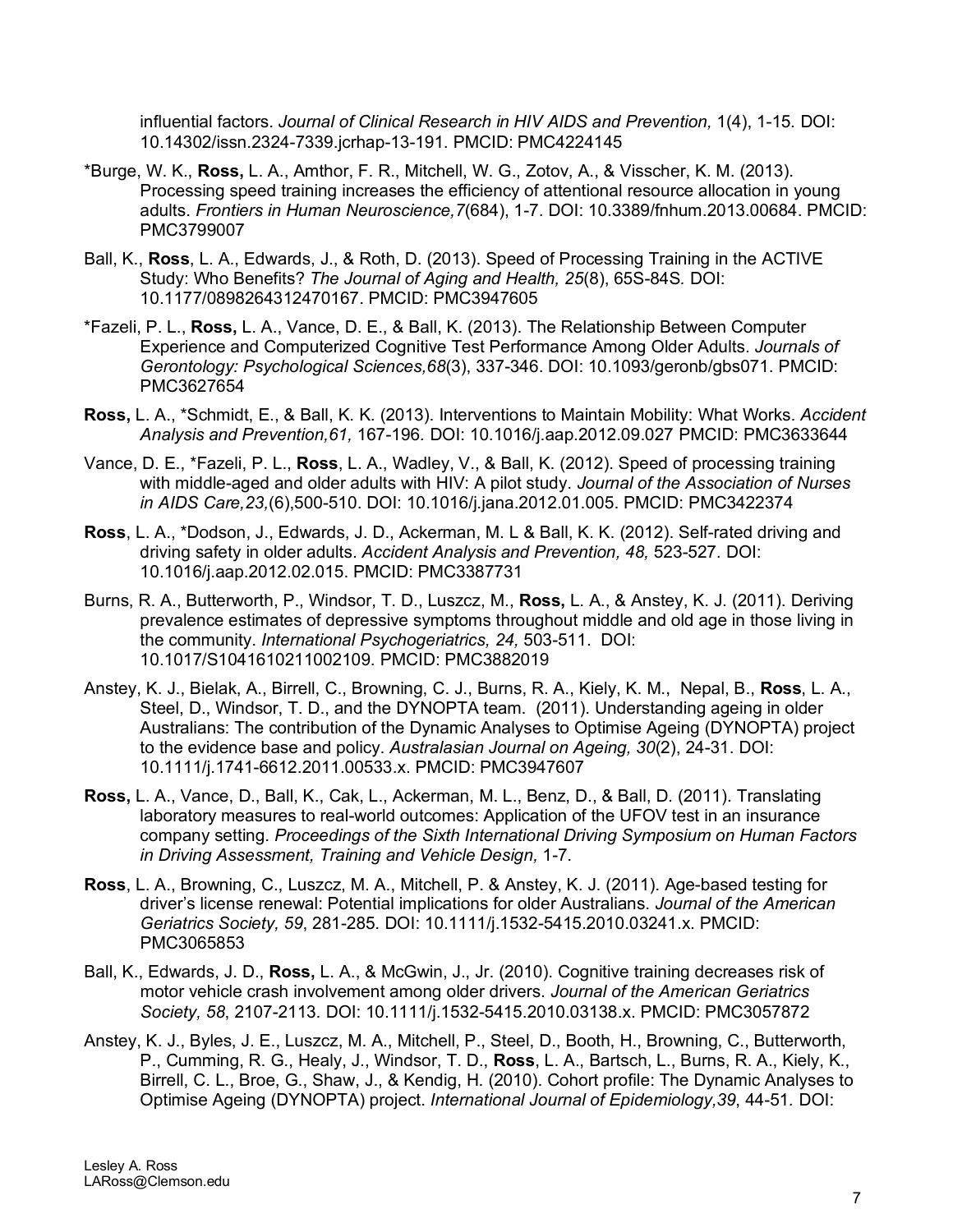10.1093/ije/dyn276. PMCID: PMC2817088

- Kvale, E., Clay, O. J., **Ross,** L. A., McGee, J. S., Edwards, J. D., Unverzagt, F. W., Ritchie, C. S., & Ball, K. (2010). Cognitive speed of processing and functional declines in older cancer survivors: An analysis of data from the ACTIVE trial. *European Journal of Cancer Care, 19*, 110-117*.* DOI: 10.1111/j.1365-2354.2008.01018.x. PMCID: PMC2835340
- **Ross**, L. A., Anstey, K. J., Kiely, K., Windsor, T., Byles, J., Luszcz, M. A., & Mitchell, P. (2009). Older drivers in Australia: Trends on driving status and cognitive and visual impairment. *Journal of the American Geriatrics Society (JAGS), 57*(10), 1868-1873. DOI: 10.1111/j.1532- 5415.2009.02439.x
- Clay, O., Edwards, J.D., **Ross**, L. A., Okonkwo, O., Wadley, V., Roth, D., & Ball, K. (2009). Visual function and cognitive speed of processing mediate age-related decline in memory span and fluid intelligence. *Journal of Aging and Health, 21*(4), 547-566*.* DOI: 10.1177/0898264309333326. PMCID: PMC2828155
- Edwards, J. D., Myers, C., **Ross**, L. A., Roenker, D. L., Cissell, G. M., McLaughlin, A. M., & Ball, K. K. (2009). The longitudinal impact of cognitive speed of processing training on driving mobility. *The Gerontologist, 49*(4), 485-494*.* DOI: 10.1093/geront/gnp042. PMCID: PMC2709540
- **Ross**, L. A., Clay, O. J., Edwards, J. D., Ball, K., Wadley, V. G., Vance, D. E., Cissell, G. M., Roenker, D. L., & Joyce, J. J. (2009). Do older drivers at-risk for crashes modify their driving over time? *Journals of Gerontology: Psychological Sciences, 64*(2), 163-170. DOI: 10.1093/geronb/gbn034. PMCID: PMC2655158
- Edwards, J. D., Perkins, M., **Ross**, L. A., & Reynolds, S. (2009). Driving status and three-year mortality among community-dwelling older adults. *Journals of Gerontology: Biological and Medical Sciences, 64*(2), 300-305*.* DOI: 10.1093/gerona/gln019. PMCID: PMC2655033
- Vance, D. E., **Ross,** L. A., Crowe, M., Wadley, V. G., Edwards, J. D., & Ball, K. K. (2008). The relationship of memory, reasoning, and speed of processing on falling among older adults. *Physical and Occupational Therapy in Geriatrics, 27*(3), 212-228*.* DOI: 10.1080/02703180802377123. PMCID: PMC2834242
- Ackerman, M. L., Edwards, J. D., **Ross,** L. A., Ball, K. K., & Lunsman, M. L. (2008). Examination of cognitive and instrumental functional performance as indicators for driving cessation risk across three years. *The Gerontologist, 48*(6), 802-810*.* DOI: 10.1093/geront/48.6.802
- Wadley, V. G., Okonkwo, O., Crowe, M., & **Ross**, L. A. (2008). Mild cognitive impairment and everyday function: Evidence of reduced speed in performing instrumental activities of daily living. *American Journal of Geriatric Psychiatry, 16*(5), 416-424*.* DOI: 10.1097/JGP.0b013e31816b7303
- Edwards, J. D., **Ross,** L. A., Ackerman, M. A., Small, B. J., Ball, K. K., Dodson, J. E., & Bradley, S. A. (2008). Longitudinal predictors of driving cessation among older adults from the ACTIVE clinical trial. *Journals of Gerontology: Psychological Sciences, 63B*(1), P6-P12. DOI: 10.1093/geronb/63.1.P6
- Vance, D., **Ross**, L. A., & Downs, C. A. (2008). Self-reported cognitive ability and global cognitive performance in adults with HIV. *Journal of Neuroscience Nursing, 40*(1), 6-13. DOI: 10.1097/01376517-200802000-00003
- Vance, D., **Ross**, L. A., Ball, K., Wadley, V., & Rizzo, M. (2007). Correlates of individual physical activities in older adults. *Activities, Adaptation and Aging, 31*(4), 1-21*.* DOI: 10.1300/J016v31n04\_01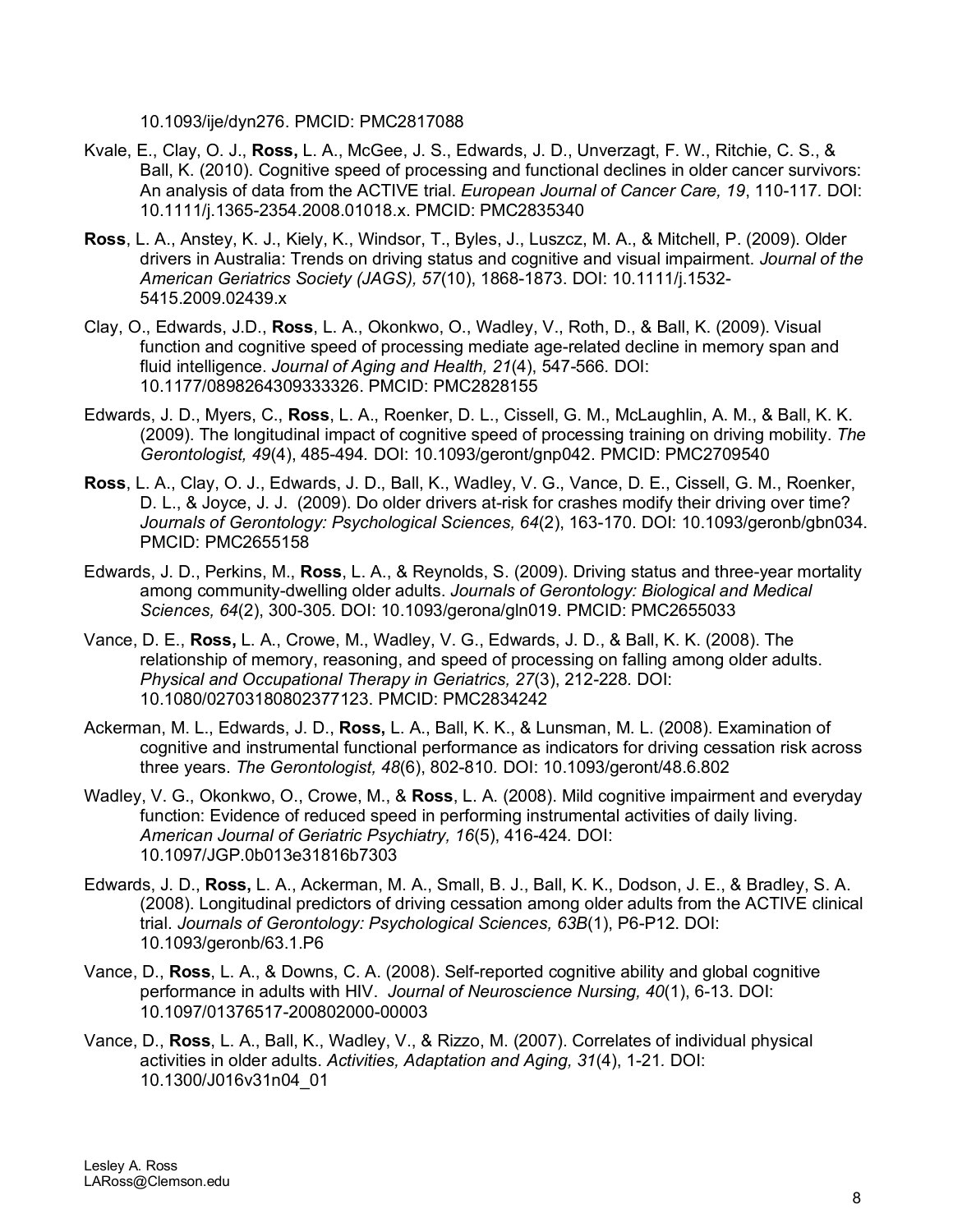- Ball, K., Edwards, J. D., & **Ross,** L. A. (2007). The impact of speed of processing training on cognitive and everyday functions. *Journals of Gerontology: Psychological Sciences, 62B*(Special Issue I), 19-31*.* https://doi.org/10.1093/geronb/62.special\_issue\_1.19
- Edwards, J., **Ross**, L. A., Wadley, V. G., Clay, O. J., Crowe, M., Roenker, D. L., & Ball, K. K. (2006). The Useful Field of View test: Normative data for older adults*. Archives of Clinical Neuropsychology, 21*, 275-286*.* DOI: 10.1016/j.acn.2006.03.001
- **Ross**, L. A., Jowers, A., Staik, I., Gilbert, K., & Burling, J. (2001). Assessment of college students' coping abilities and personality traits in relation to perceived hassles and stress. *Explorations in Psychology, 4,* 34-40. DOI: 10.1016/j.sbspro.2015.09.077

# **OTHER PUBLICATIONS AND GOVERNMENT REPORTS**

*‡Indicates underwent peer-review or editorial review*

### *Invited Articles, Book Chapters, Editorials, and Government Reports*

- ‡**Ross**, L. A., † Phillips, C. B., & \*Freed, S. A. (2018). Driving/mobility in late life. In M. H. Bornstein (Ed).*The SAGE Encyclopedia of Lifespan Human Development.* New York: SAGE Publishing. DOI: http://dx.doi.org/10.4135/9781506307633.n97
- ‡Anstey, K. J., Eramugolla, R., **Ross,** L. A., Lautenschlager, N. T., & Wood, J. (2016). Road safety in an ageing population: Risk factors, assessment, interventions and future directions. *International Psychogeriatrics, 28*(3), 349-356. DOI: 10.1017/S1041610216000053
- *A Taxonomy and Terms for Stakeholders in Senior Mobility.* (July 2016). Transportation Research Circular E-C211. Washington DC. ISSN 0097-8515. DOI: 10.17226/23666
- ‡Stavrinos, D., **Ross,** L., & Sisiopiku, V. (2014). Final Report: A Naturalistic Driving Study Across the Lifespan. Southeastern Transportation Research, Innovation, Development and Education Center (STRIDE). Report number 2012-095S.
- Ball, K., **Ross,** L. A., Eby, D. W. Molnar, L. J., & Meuser, T. M. (2013). Emerging issues in safe and sustainable mobility for older persons. *Accident Analysis and Prevention,61,* 138-140. DOI: 10.1016/j.aap.2013.09.022. PMCID: PMC4450818
- **Ross,** L. A., Anstey, K. J., \*Kiely, K. M., Luszcz, M. A., Byles, J., & Mitchell, P. (2010). Response Letter to Drs. Callaghan and O'Neill. *Journal of the American Geriatrics Society, 58*(6), 1213-1214*.* https://doi.org/10.1111/j.1532-5415.2010.02894.x
- ‡Ball, K., **Ross,** L. A., Stavrinos, D., Heaton, K., & Clay, O. *Performance Based Testing of Driving Skills/Capability.* (August 2012). US Department of Transportation- Federal Motor Carrier Safety Administration (FMSCA) Technical Report.
- ‡Ball, K., **Ross**, L. A., & Viamonte, S. M. (2010). Normal Aging and Everyday Functioning. In T. D. Marcotte & I. Grant (Eds.), *Neuropsychology of Everyday Functioning*. New York: Guilford Publications, 248-263.
- ‡Pugh, G., **Ross**, L. A., Burling, J., Gilbert, K., & Staik, I. (2002). Differential aspects of procedural and declarative memory as a function of time: A study of preschool children and their learning. In R. Yearout (Ed.), *Proceedings of the 16th National Conference on Undergraduate Research,* 1-6. Available on CD from [www.unca.edu/ncur-proc/](http://www.unca.edu/ncur-proc/)

# *Other Published Manuscripts, Newsletters, and Manuals*

- Molnar, L. J., Zanier, N. & **Ross**. *TRB Committee on Safe Mobility for Older Persons Newsletter: Moving Forward Safely.* (2017-2020, biannual).
- Molnar, L. J., Zanier, N., **Ross,** L. A., & Staplin, L. *TRB Committee on Safe Mobility for Older Persons*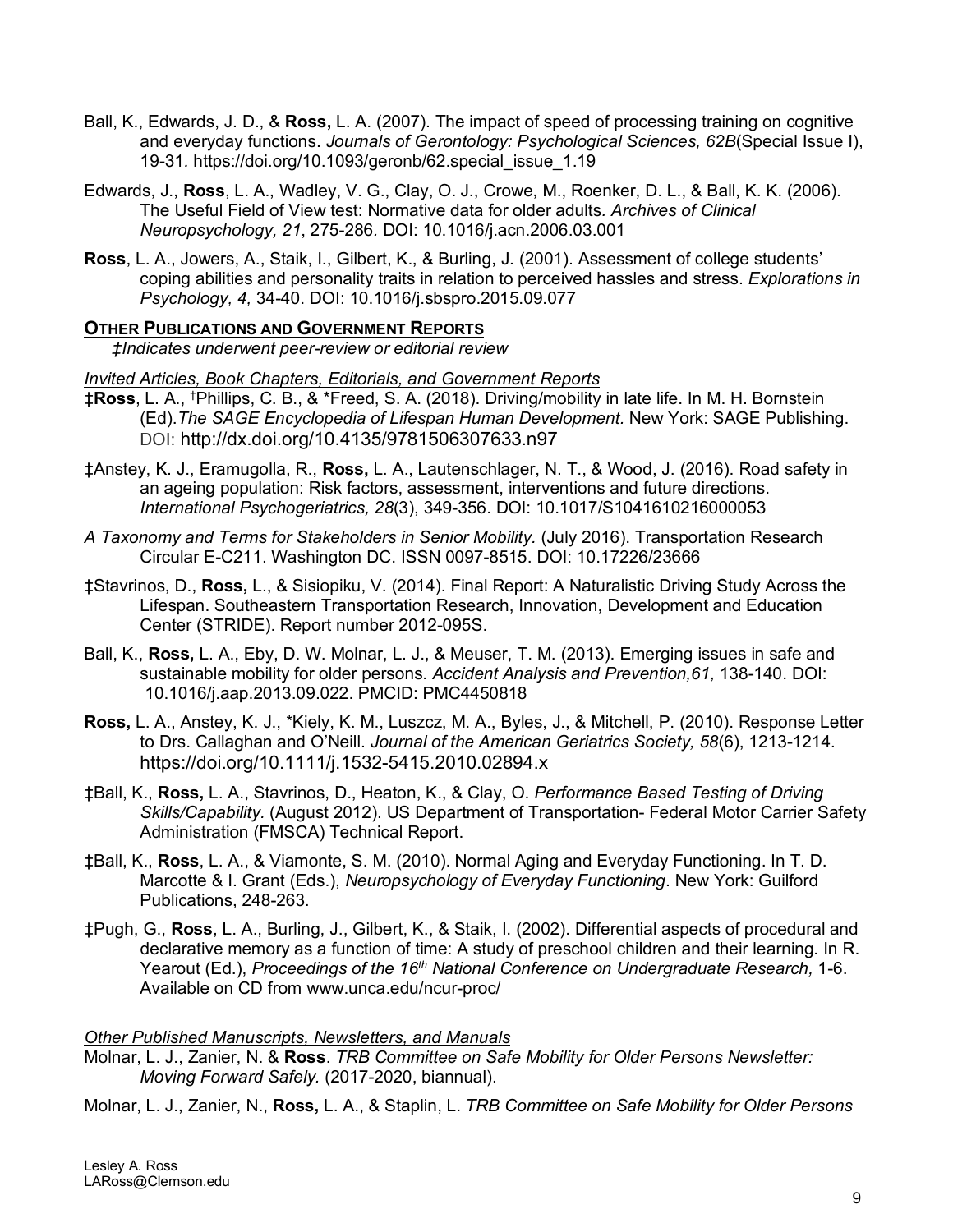*Newsletter: Moving Forward Safely.* (2013-2017, biannual).

- Beer, P., **Ross,** L. A., Stalvey, B. & Ball, K. *TRB Committee on Safe Mobility for Older Persons Newsletter: Moving Forward Safely.* (2009-2012, biannual).
- **DYNOPTA Working Party**. (2008). *DYNOPTA Harmonization Manual, Version 1.* Centre for Mental Health Research, Australian National University. Publication Number 2008-003.
- **DYNOPTA Working Party**. (2008). *DYNOPTA Data Dictionary, Version 1.* Centre for Mental Health Research, Australian National University. Publication Number 2008-002.
- **DYNOPTA Working Party**. (2008). *DYNOPTA Handbook for Collaborators.* Centre for Mental Health Research, Australian National University. Publication Number 2008-001.
- Edwards, J. D., Myers, C., Dodson, J. E., & **Ross**, L. A. (2006). Risk factors for cognitive speed of processing decline among older adults. *Young Faculty Research Proceedings, Huntsville, AL: The University of Alabama in Huntsville*, 9-17.
- **Ross,** L. A., Attaway, T. L., Staik, I. M., Harwell, B. D., Burling, J. W., & Gilbert, D. K. (2002). Assessing knowledge of professional burnout in college students entering the helping professions: A pilot study addressing the need for inclusion of burnout information in undergraduate curricula. Annual Meeting of the Mid-South Educational Research Association. Available on ERIC: ED # 474 809, 1-22.

# **ACADEMIC HONORS AND AWARDS**

- *Bronze Innovative Research on Aging Award for Excellent Applied Research Offering Important Implications for the Senior Living Industry,* Mather Lifeways Institute on Aging, 2018
- *Evelyn R. Saubel Faculty Award*, College of Health and Human Development, PSU; 2017
- *Fellow* for The Gerontological Society of America, May 2016
- The University of Montevallo's *2012 Nathalie Molton Gibbons Young Achiever's Award*
- *Top Three People's Choice Poster Awards* at the *Entertainment Software and Cognitive Neurotherapeutics Society (ESCoNS) Conference,* 2011
- Advanced Psychometrics Methods Workshop in Cognitive Aging Research, University of California, Santa Cruz, CA; 2008
- Outstanding Graduate Student in Lifespan Developmental Psychology, UAB; 2007
- Early Career Researcher Award, Cognitive Aging Conference- Down Under; Adelaide, South Australia; 2007
- American Psychological Association's Advanced Training Institute on Structural Equation Modeling in Longitudinal Research, University of Virginia; 2005
- Graduate Honors Scholarship, UM; 2002
- Graduate Student Advisory Council to the Dean of Education, UM; 2002
- Kappa Delta Pi, International Honor Society in Education, UM; 2002-2004
- Phi Kappa Phi National Honors Society, UM; 2001-Present
- Psychology Faculty Award for Research Excellence, UM; 2001
- The Alpha Lambda Delta Senior Scholarship Certificate, UM; 2001
- Academic honors for study aboard program from Université de Bourgogne; Dijon, France; 2000
- Senior Elite for Psychology, UM; 2000
- Omicron Delta Kappa, National Leadership Honor Society, UM; 2000-Present
- Psi Chi, National Honors Society for Psychology, UM; 2000-2007 Vice-President 2000-2001, President 2001-2002
- Golden Key National Honor Society, UM; 1999-2001
- Highest Honors, UM; 1999-2001
- Pi Delta Phi, National French Honors Society, UM; 1999-2003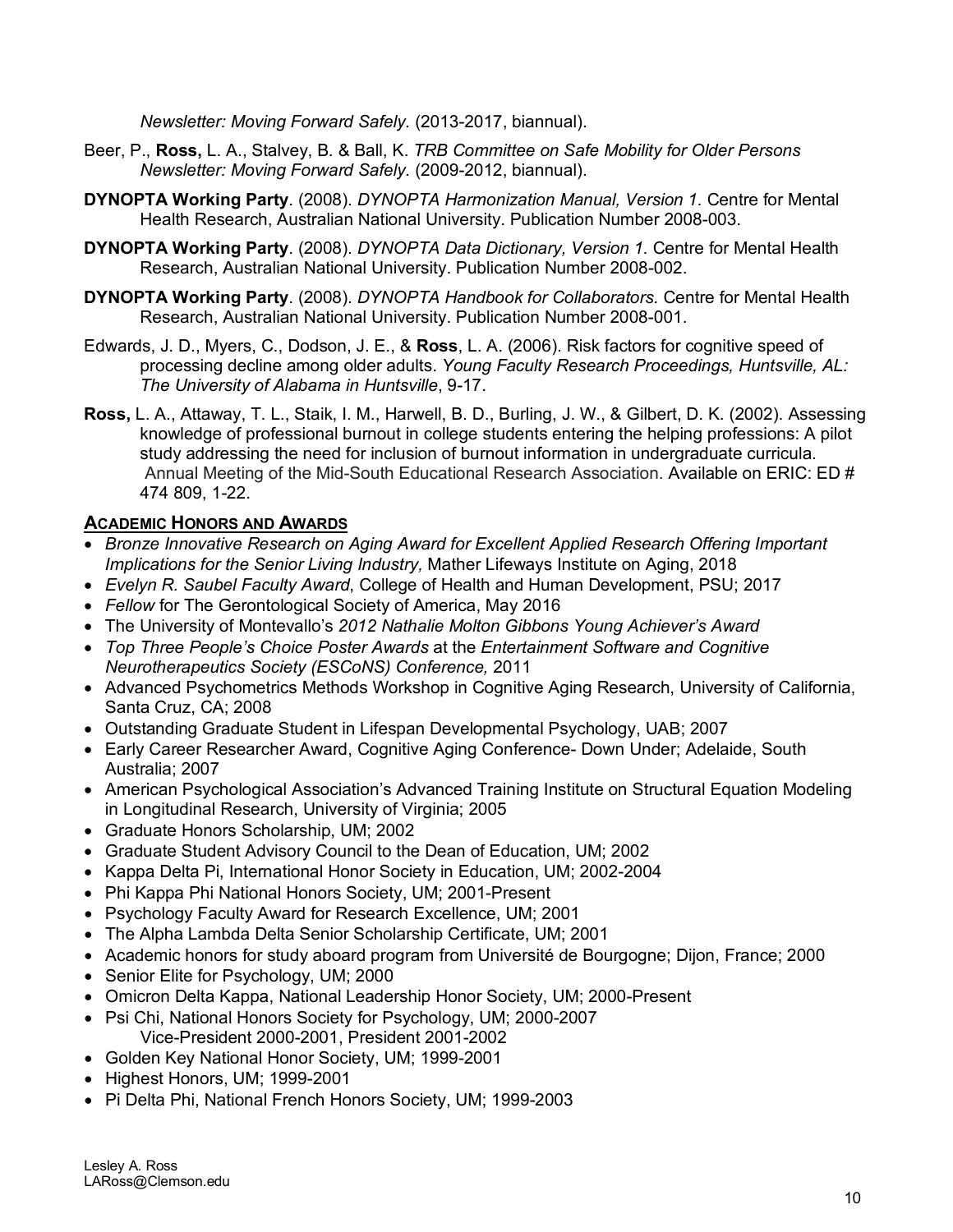- Sophomore Honors Certificate, UM; 1999
- President's List, UM; 1998-2001
- Alpha Lambda Delta, National Honors Society for Freshman, UM; 1998
- Dean's List, UM; 1997
- French Honors Scholarship, UM; 1997-2001

# **SERVICE**

# *International and National*

- *Chair,* Transportation Research Board (TRB) of the National Academies of Sciences, Medicine and Engineering, Subcommittee on the Safe Mobility of Older Persons; 2020-Present
- *Member At Large,* Safety and Operations Group. Transportation Research Board (TRB) of the National Academies of Sciences, Medicine and Engineering; 2020-Present
- *Committee Member,* Transportation Research Board of the National Academies of Sciences, Medicine and Engineering, Driver Education and Regulation Committee (ACH60); 2020-Present.
- *Chair,* Transportation Research Board (TRB) of the National Academies of Sciences, Medicine and Engineering, Committee on the Safe Mobility of Older Persons (ANB60); 2018-2020
- *Convener,* Transportation and Aging Interest Group, Gerontological Society of America; 2016- Present
- *Vice Chair,* Transportation Research Board of the National Academies of Sciences, Medicine and Engineering, Committee on the Safe Mobility of Older Persons (ANB60); 2012-2018
- *Co-editor,* Special Issue of *Accident Analysis and Prevention;* 2012-2013
- *Chair,* Transportation Research Board of the National Academies of Sciences, Medicine and Engineering, ANB60(4) Subcommittee on Programs and Conferences: Emerging Issues in Safe and Sustainable Mobility for Older Persons Special Fall 2011 International Conference; 2009-2011
- *Committee Member,* Transportation Research Board of the National Academies of Sciences, Medicine and Engineering, Safe Mobility for Older Persons Committee (ANB60); 2009-present.

# *University and Community*

- *Associate Director,* Institute for Engaged Aging, Clemson; 2020-Present
- *Professor In Charge,* Human Development and Family Studies PhD Program, PSU; 2019-2020
- *Advisor, Lifespan Developmental Sciences Research Concentration*, Department of Human Development and Family Studies, PSU; 2017-2019
- *Member,* Social, Life and Engineering Sciences Imaging Center Advisory Committee, PSU; 2018- Present
- *Member,* College of Health and Human Development Honors Council, PSU; 2016-Present
- *Director of the Human Development and Family Studies Honors Program, Department of Human* Development and Family Studies, Schreyer Honors College, PSU; 2016-2019
- *Representative,* Lion Ambassador Showcase of the Biobehavioral Health Building, PSU; September, 22, 2016
- *Member,* Search Committee for Assistant Professor, Department of Human Development and Family Studies, PSU; 2016
- *Member,* Penn State Research Computing and Cyberinfrastructure (RCCID) Onboarding and Communications working group, 2016-Present
- *Judge,* 31st Annual Penn State Graduate Exhibition, PSU; 2016
- *Judge,* The 2016 Undergraduate Exhibition, PSU; 2016
- *Committee Member,* Program Planning, Development, and Evaluation Committee (PPD&E), Human Development and Family Studies Department, PSU; 2015-2016
- *Committee Member,* Admissions committee for the Human Development and Family Studies Doctoral Program, PSU; 2014-2016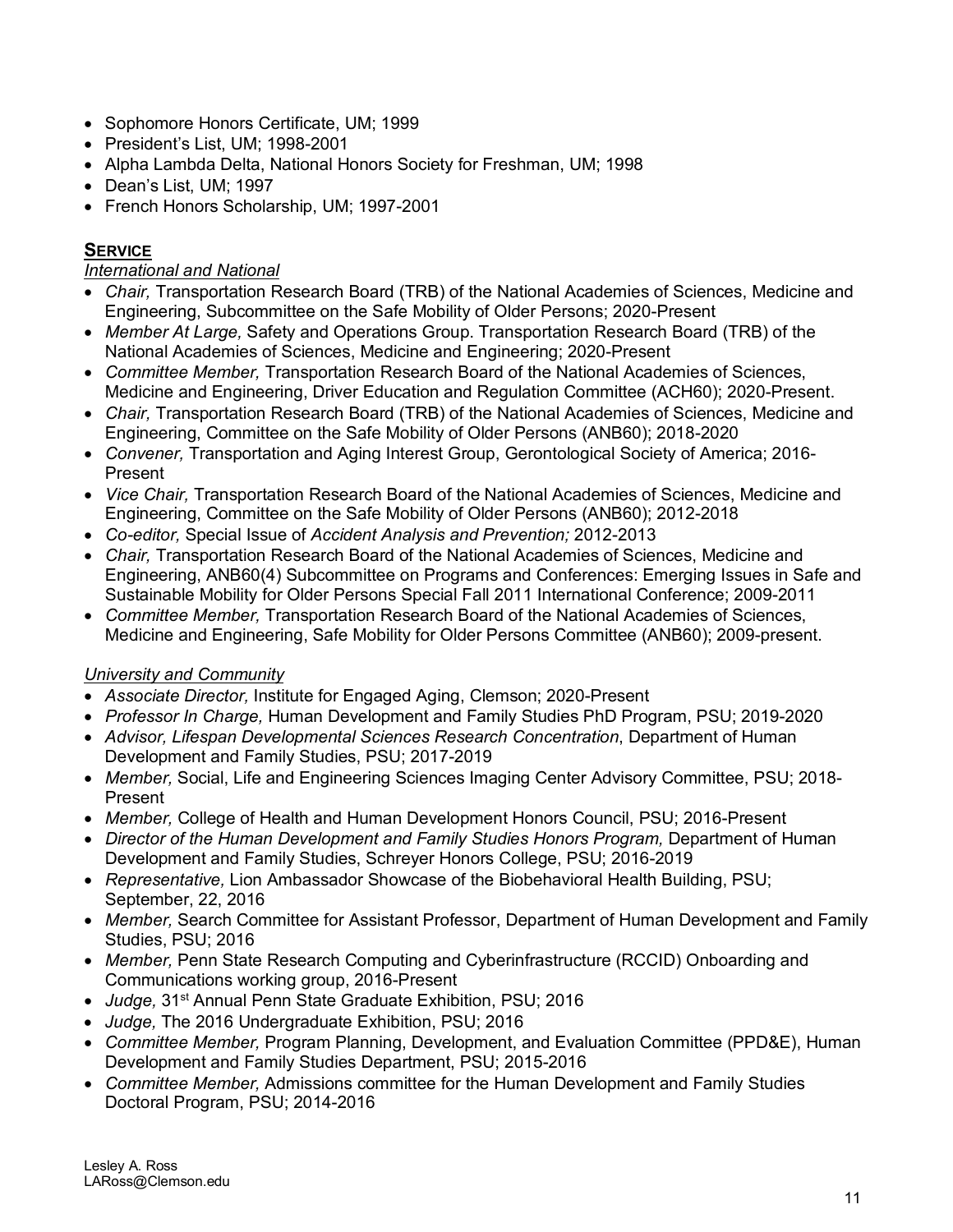- *Faculty Participant,* Healthy People of Penn State, PSU; 2014, 2015
- *Committee Member,* Department of Psychology Executive Committee, UAB; 2013
- *Committee Member,* Admissions committee for the Doctoral Lifespan Developmental Psychology Program, UAB; 2010-2013
- *Judge* for the Tenth Annual Universities of Alabama System Honors Research Conference, UAB; April 15, 2011
- *Invited Presenter and Discussant* for the Lifespan Developmental Psychology Annual Summit, Psychology Department, UAB; September 25, 2009
- *Search Committee Member*, Assistant Professor, Psychology Department, UAB; 2009
- *Invited Roundtable Presenter and Discussant* for 'Surviving Graduate School and Getting a Postdoc: An International Perspective', Centre for Mental Health Research, ANU; November 14, 2008
- *Scientific Committee Organizing Representative* for the 2009 Australian Association of Gerontology Annual Meeting; 2008-2009
- *Committee Member* for the *Australian Association of Gerontology*, Australian Capital Territory Division; 2008-2009
- *Member* of the ANU Biological Sciences Library Advisory Committee (BIOLAC) Member; 2008-2009
- *Senior Judge* for the Central Alabama Regional Science and Engineering Fair for Community Outreach Development, UAB; March 11, 2006
- *Invited discussant* for Psi Chi, Graduate School Forum, UAB; February 10, 2006
- *Tutor* at Woodlawn High School, Birmingham City Schools; 2001-2007
- *Graduate Mentor* for undergraduate research in *Independent Research Series* Courses (PY 489 and PY 490), UM; 2001-2003
- *Member* of the University of Montevallo Volunteer Corps; 2000-2001
- *Member* of the P.E.A.C.E. (Peer Education: AIDS Concerns Everyone) Educational Group, UM; 1998-2002; President: 1999-2000

# **SELECTED PRESENTATIONS AND PUBLISHED ABSTRACTS**

\**Indicates student;* † *Indicates postdoctoral fellow working with Dr. Ross Invited:*

- **Ross,** L. A. *Finding funding: Resources and advice on seeking funding from external sponsors.*  Clemson University Office of Research Development Workshop Series. October 15, 2020.
- **Ross,** L. A. *Integrating mobile technologies to assess behavioral interventions: Moving the field forward.* Invited talk for the University of Victoria, British Colombia, Canada, October 15, 2019.
- **Ross,** L. A. *Programs to promote independence and healthy brain aging.* Invited talk for the University of Pittsburgh. June 14, 2019.
- **Ross,** L. A., \*Sprague, B. N., & Gamaldo, A. A. *Impact of cognitive ageing on daily activities in older*  adults and promising interventions to maintain independent functioning. Invited talk for the Cognitive ageing: New perspectives on causes and consequences symposium at the  $25<sup>th</sup>$ Biennial Meeting of the International Society for the Study of Behavioural Development, Gold Coast, Australia, July 15-20, 2018.
- **Ross,** L. A., *Maintaining safe driving mobility for older adults.* Invited talk for the University of South Florida's Transportation Research Seminar. Tampa, FL March 19, 2018.
- **Ross,** L. A. *What is the Current Scientific Evidence for the Impact of Cognitive Training Programs on Driving Mobility and Safety?* Invited talk for the Cognitive Perspectives on Aging Driver Safety and Mobility workshop at the Transportation Research Board of the National Academies Annual Meeting, Washington, DC, January 8-12, 2017.
- **Ross,** L. A. *Translating Research into Commercial Programs: The Successes and Failures.* Invited talk for The State of Brain Health and Sensing session at the Connected Health Conference, Washington, DC, December 11-14, 2016.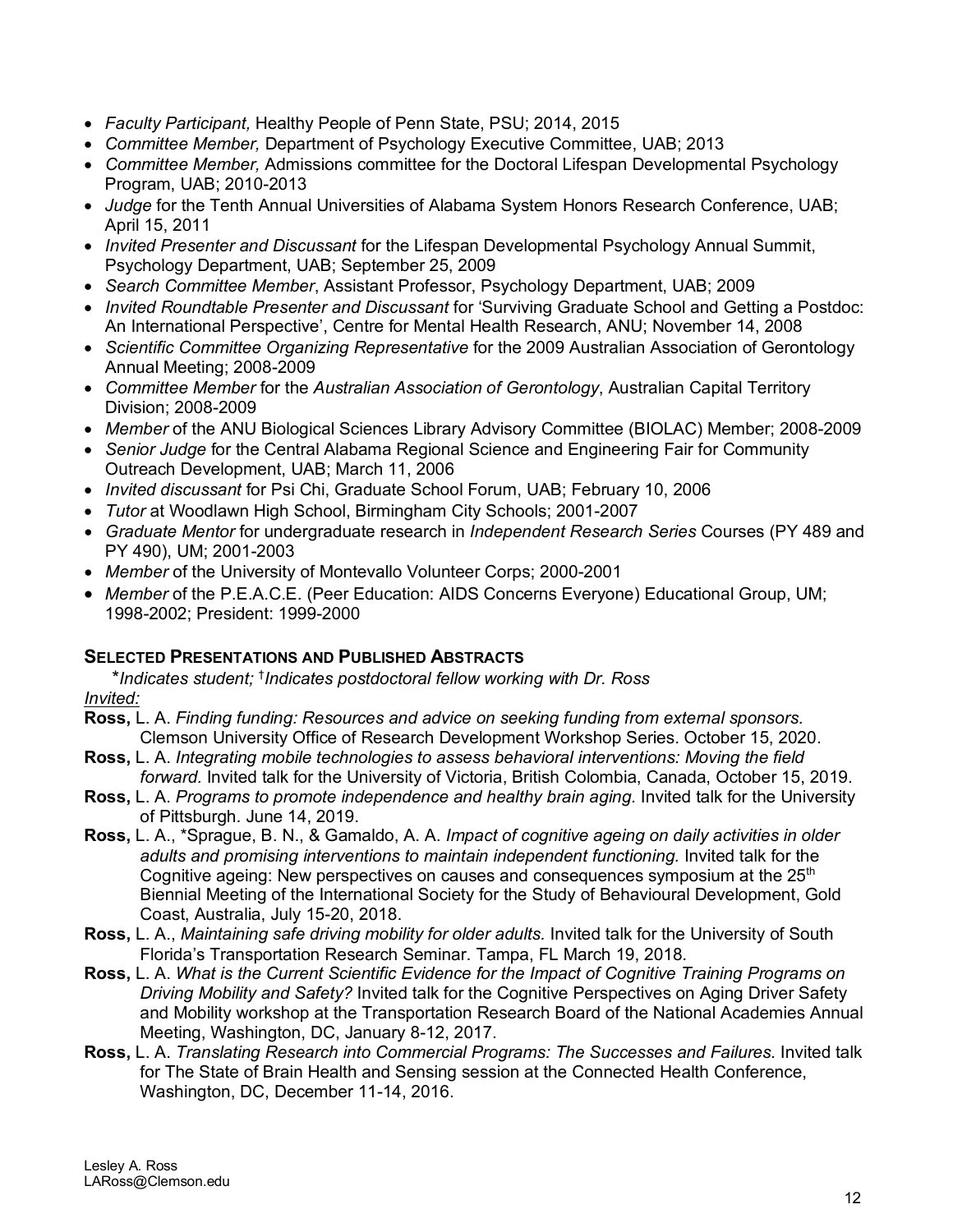- **Ross,** L. A. *Older Adults Safe Driving Mobility: The Importance of Context.* Invited talk at Jönköping University, Jönköping Sweden, May 13, 2016.
- **Ross,** L. A. *Succeeding in Male Dominated Research Fields: Experiences as an Applied Gerontology Scientist.* Invited talk for Women IN Great Sciences (WINGS) at Lund University, Lund Sweden, May, 25, 2016.
- **Ross,** L. A., *How Can I Keep my Brain Healthy and Maintain My Mobility.* Invited talk for the State College Area Parkinson's Support Group, Foxdale Retirement Community, State College, PA, April 20, 2016.
- **Ross,** L. A. *The Road Ahead: Staying SHAARP, Mobile, and General Career Insights.* Invited talk at the University of Montevallo Psychology Club, Montevallo, AL, April 7, 2016.
- † Phillips, C. B., **\***Van Florcke, D. F., **Ross**, L. A. Rural older adults: Mobility in a Lifespace Context. Invited overview talk presented at the Human Factors Workshop: Mobility Solutions for Isolated Seniors: Challenges and Opportunities at the Transportation Research Board of the National Academies Annual Meeting, Washington, DC, January 10-14, 2016.
- **Ross,** L. A. *The Road Ahead: Staying SHAARP and Mobile.* Invited talk for the Healthy Aging Lecture Series (Penn State Center for Healthy Aging and Osher Lifelong Learning Institute). Mount Nittany Hospital, State College, PA, June 9, 2015.
- **Ross,** L. A. Invited presenter for the *Transportation Research Board's Committee on the Safe Mobility of Older Persons Mid-Year Meeting 2014: A Taxonomy and Terms for Stakeholders in Senior Mobility- Developing a Research Product,* Woods Hole, MA, July 22-23, 2014.
- **Ross,** L. A. *Can Behavioral Interventions Help Us to Live Longer and Prosper?* Invited presenter for the Science in the National Institutes of Health's (NIH) Public Health Staff Training in Extramural Programs (STEP) *Life Long and Prosper: Successful Aging in Our Time* forum, Bethesda, MD, April 29, 2014.
- **Ross,** L. A. Convener for the *2014 Transportation Research Board's Human Factors Workshop: How Will Emerging Technologies and Design Features of New Vehicles Affect Older Drivers* for the Transportation Research Board of the National Academies Annual Meeting, Washington DC, January 12-16, 2014.
- **Ross,** L. A. *Older Vehicle User Characteristics: Overview*. Invited paper presented at the Human Factors Workshop: How will Emerging Technologies and Design Features of New Vehicles Affect Older Drivers at the Transportation Research Board of the National Academies Annual Meeting, Washington DC, January 12-16, 2014.
- **Ross,** L. A. Invited presenter for the *Apples or Oranges? Establishing Shared Vocabulary from Research through Clinical Practice to Driver Licensing* session. Presented at the Transportation Research Board of the National Academies Annual Meeting, Washington DC, January 12-16, 2014.
- **Ross**, L. A. *Cognitive Screening Measures in the Field: Applications for Older Drivers.* Invited talk for the *Global Perspectives on Assessing Older Drivers: Science Informing Public Policy. A Research Symposium.* Calgary, Alberta Canada, June 21-23, 2012.
- **Ross**, L. A., Mitchell, K., & Stalvey, B. Conveners for the *2012 Transportation Research Board's*  Human Factors Workshop: Older drivers: An International Perspective. Transportation Research Board of the National Academies Annual Meeting, Washington DC, January 22, 2012.
- **Ross,** L. A. Invited talk titled *Human Factors Experts: Can They Really Help in Trials with Older Adults' Injuries or Crashes?* Given at the Joint Alabama/Tennessee Defense Lawyers Association Meeting, Sandestin, FL, June 17-18, 2011.
- **Ross**, L. A. Invited talk and webinar talk titled *Driving, Health, and the Impact of Licensing Regulations on Older Adults: Using Data Harmonization to Address Complex Driving Issues.* University Transportation Center & Injury Control Research Center, UAB, February 7, 2011.
- **Ross,** L. A. & Redding, R. V. Invited talk titled *Human Factors: Who Can Tell You You're Too Old To Drive (or Practice Law).* Given to the Howell Edmunds Jackson chapter of the American Inns of Court, Jackson, TN, September 7, 2010.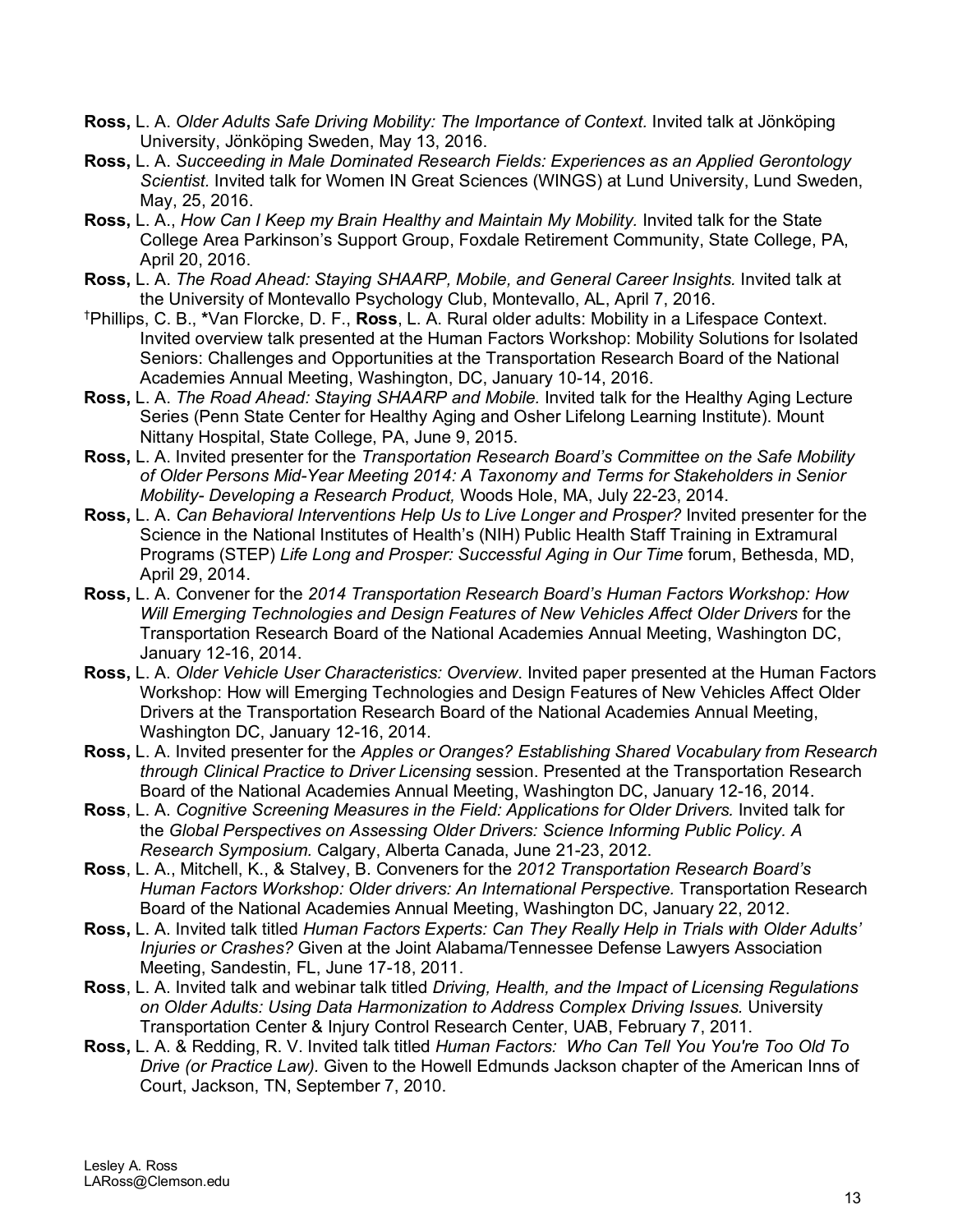Roth, D. L., & **Ross**, L. A. *Comparing Effects of Cognitive Training Interventions with and without Delayed Booster Training*. Invited presenter for UAB Center for Aging and Birmingham/Atlanta VA GRECC Data Analysis Seminar Series, January 12, 2007.

#### *Other:*

- \*Sprague, B. N., \*Freed, S. A., \*Webb, C. E., Phillips, C. B., \*Hyun, J., & **Ross,** L. A. *Behavioral interventions for cognition and everyday function: A systematic review.* Poster presented at the Gerontological Society of America Conference, Austin, TX, November 13-16, 2019.
- \*Sprague, B. N., \*Troutman, S. B. W., \*Brickhart, S. E., \*Jiya, N., & **Ross,** L. A. *Subjective age and cognitive, physical and psycholosical health in older adults.* Poster presented at the Gerontological Society of America Conference, Austin, TX, November 13-16, 2019.
- \*Freed, S. A., **Ross,** L. A., & Stavrinos, D. *Older adults' opinions of vehicle technologies.* Poster presented at the Gerontological Society of America Conference, Austin, TX, November 13-16, 2019.
- \*Tian, J., Freed, S. A., **Ross,** S. A. *Baseline driving mileage predicts state-reported crashes across five years.* Poster to be presented at the Gerontological Society of America Conference, Austin, TX, November 13-16, 2019.
- **Ross,** L. A. *The impact of three cognitive training interventions on older adults' mobility and safety across five to ten years.* Plenary talk to be given at the International Conference on Aging and Cognition Conference, Zurich, Switzerland, April 24-26, 2019.
- **Ross,** L. A., \*Sprague, B. N., † Philips, C. B., O'Connor, M., & Dodson, J. *Can cognitive training maintain physical functioning across five years?* Poster to be given at the International Conference on Aging and Cognition Conference, Zurich, Switzerland, April 24-26, 2019.
- † Phillips, C. B., \*Freed, S. A., & **Ross,** L. A. *Older adult lifespace varies by driving status and residential density.* Poster presented at the Transportation Research Board of the National Academies of Sciences, Engineering, and Medicine Annual Conference, Washington DC, January 13-17, 2019.
- \*Freed, S. A., **Ross,** L. A., Gamaldo, A. A., & Stavrinos, D. *Characteristics and predictors of distracted driving behaviors in older adults.* Talk presented at the Transportation Research Board of the National Academies of Sciences, Engineering, and Medicine Annual Conference, Washington DC, January 13-17, 2019.
- **\***Troutman, S. B. W., Stavrinos, D. & **Ross**, L. A. *Better expectations of aging predict less subjective cognition in older adults.* Poster presented at the Gerontological Society of America Conference, Boston, MA, November 14-18, 2018.
- \*Sprague, B. N., Gamaldo, A. A., & Ross, L. A. *Age-varying association between subjective physical function and memory in community-dwelling older adults*. Poster presented at the Gerontological Society of America Conference, Boston, MA, November 14-18, 2018.
- **\***Freed, S. A., **\***Sprague, B. N., & **Ross**, L. A. *Correspondence between objective and subjective memory is stable across age.* Poster presented at the Gerontological Society of America Conference, Boston, MA, November 14-18, 2018.
- Gamaldo, A. A. & **Ross,** L. A. *Racial cognitive and sleep disparities: Related?* Invited talk for the Cognitive ageing: New perspectives on causes and consequences symposium at the  $25<sup>th</sup>$ Biennial Meeting of the International Society for the Study of Behavioural Development, Gold Coast, Australia, July 15-20, 2018.
- **Ross,** L. A., \*Stanford, A., † Phillips, C. B., O'Connor, M. L., & Dodson, J. E. *The impact of three*  cognitive training interventions on older adults' lifespace across five years. Poster presented at the International Association of Gerontology and Geriatrics World Congress, San Francisco, CA, July 23-27, 2017.
- \*Sprague, B. N., † Phillips, C. B., & **Ross**, L. A. *Longitudinal changes in physical function-cognitive function relationships in older adulthood.* Poster presented at the International Association of Gerontology and Geriatrics World Congress, San Francisco, CA, July 23-27, 2017.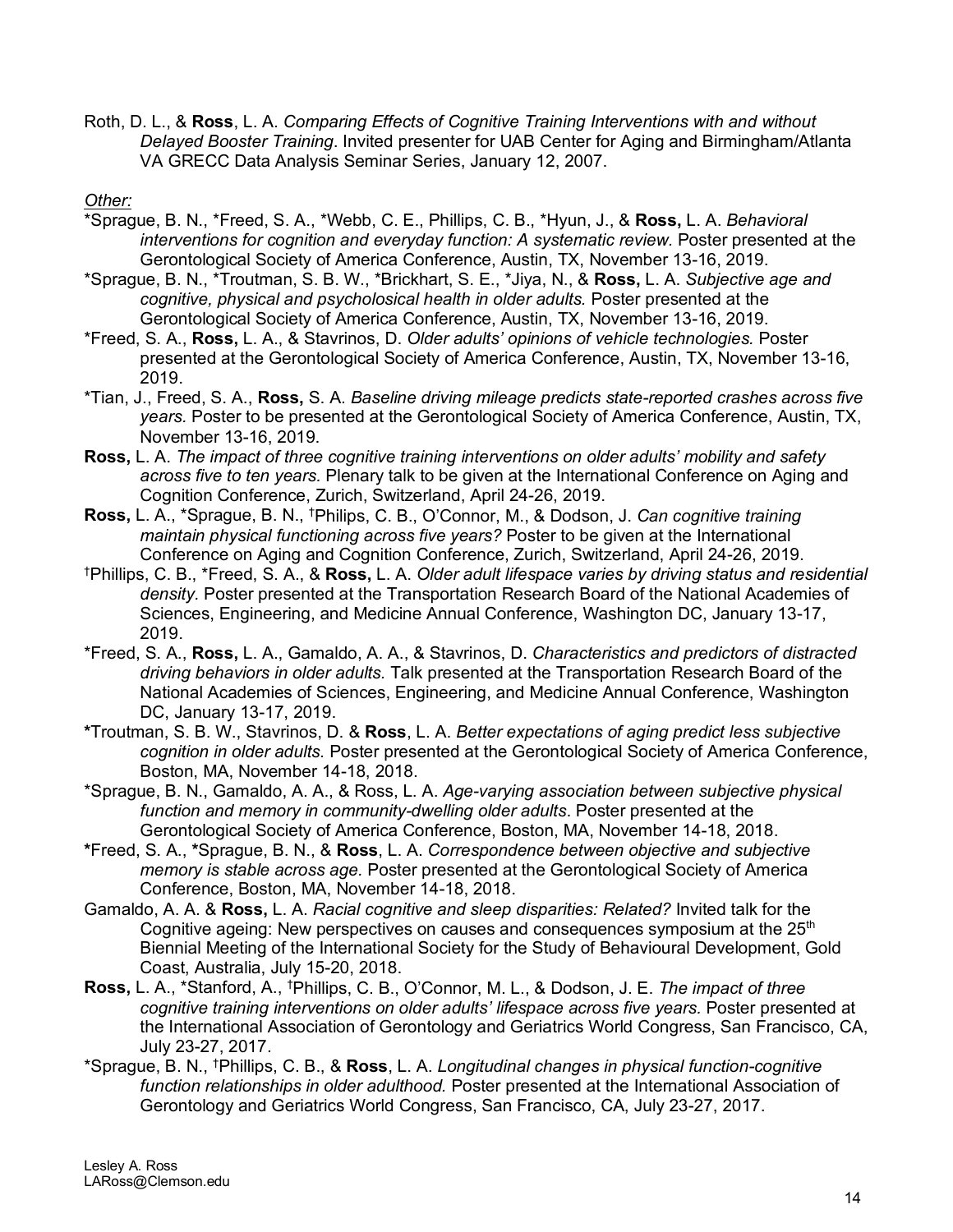- \*Freed, S. A., Stavrinos, D., & **Ross**, L. A. *Variability in distracted driving behaviors of older adults.*  Poster presented at the International Association of Gerontology and Geriatrics World Congress, San Francisco, CA, July 23-27, 2017.
- Edwards, J.D., Xu, H., Clark, D.O., **Ross**, L.A., & Unverzagt, F.W. (2016). *The ACTIVE study: What we have learned and what is next? Presented as a part of an invited symposium, Computerized Cognitive Training: What Works, With Whom and How?* Alzheimer's Association International Conference. Toronto, Canada, July 22-28, 2016.
- \*Webb, C. E., Visscher, K., Dennis, N., & **Ross,** L. A. *Changes in neural substrates resulting from speed of processing training in older adults.* Poster presented at the Cognitive Aging Conference, Atlanta, GA, April 14-17, 2016.
- \*Sprague, B. N., † Phillips, C. B., & **Ross**, L. A. *Time-varying effects of physical function on cognition in older adulthood.* Poster presented at the Cognitive Aging Conference, Atlanta, GA, April 14-17, 2016.
- \*Wittig, S.M.O., **Ross**, L.A., Stavrinos, D. Time matters: parental supervision predicts teenagers' driving style. Poster presented at the 2016 University Transportation Center (UTC) Conference for the Southeastern Region, Knoxville, TN, March 31-April, 2016.
- \*Mumbower, R., Heaton, K., **Ross,** L. A., Stavrinos, D. (February 24-27, 2016). Sleep quality and executive function in adolescents. Poster presented at the Southern Nursing Research Society 30<sup>th</sup> Annual Conference. Williamsburg, VA, February 24-27, 2016.
- † Phillips, C. B., \*Sprague, B. N., \*Freed, S. A., & **Ross**, L.A. Longitudinal Associations between Changes in Physical Function and Driving Mobility Behaviors among Older Adults. Paper presented at the Transportation Research Board of the National Academies Annual Meeting, Washington, DC, January 10-14, 2016.
- \*Bishop, H.J., **Ross**, L.A., \*Pope, C.N., & Stavrinos, D. Self-perceived driving ability as a predictor of distracted driving behavior. Poster presented at the 2016 STRIDE Student Poster Showcase at the University of Florida Transportation Institute Reception. Washington, DC, January 10-14, 2016.
- \*Freed, S. A., \*Sprague, B. N., \*Schmidt, E. L., & **Ross**, L. A. Relationships between self-reported cognition and objective performance-based cognition. Poster presented at the Gerontological Society of America Conference, Orlando, FL, November 18-22, 2015.
- † Phillips, C. B., \*Johnson, L., & **Ross**, L. A. Dimensionality of IADL self-report and performance-based measures. Poster presented at the Gerontological Society of America 68<sup>th</sup> Annual Meeting, Orlando, FL, November 18-22, 2015.
- **Ross,** L. A., \*Sprague, B. N., O'Connor, M. L., † Phillips, C. B., & Dodson, J. E. *The impact of three cognitive interventions on physical functioning across five years.* Paper presented at the Health Promotion I Paper Session (Ross chair). Gerontological Society of America Conference, Orlando, FL, November 18-22, 2015.
- \*Wittig, S.M.O., **Ross,** L.A., Stavrinos, D. Impact of gender and age on self-reported driving styles in drivers across the lifespan. Poster presented at the 2015 Graduate Student Research Exchange, University of Alabama at Birmingham, Birmingham, AL, October 29, 2015.
- \*Parr, M.N., **Ross,** L.A., \*McManus, B., \*Witting, S.M.O., & Stavrinos, D. Differential impact of personaility traits on distracted driving behaviors in teens and older adults. Poster presented at the 2015 UAB Department of Psychology John W.P. Ost Undergraduate Research Competition, University of Alabama at Birmingham, AL, April 2015. [First prize for poster].
- \*Parr, M.N., **Ross**, L.A., \*McManus, B., \*Wittig, S.M., & Stavrinos, D. *Differential impact of personality traits on distracted driving behaviors in teens and older adults.* Poster presented at the 2015 University Transportation Center (UTC) Conference for the Southeastern Region. Birmingham, AL, March 26-27, 2015.
- \*McManus, B., **Ross**, L.A., & Stavrinos, D. *Do adolescents prioritize advanced vehicle safety features?* Poster presented at the 2015 University Transportation Center (UTC) Conference for the Southeastern Region. Birmingham, AL, March 26-27, 2015.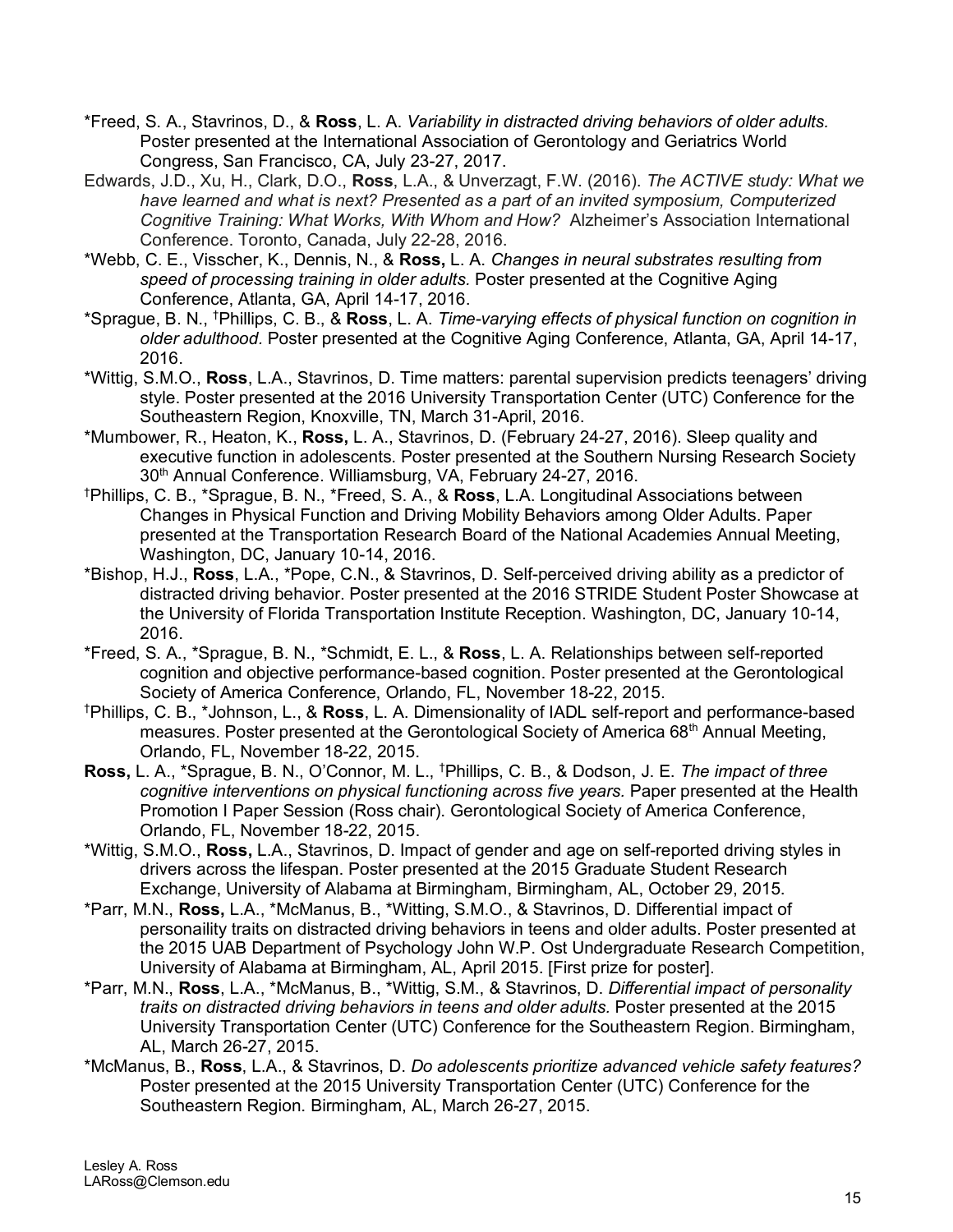- \*Pope, C.N., **Ross**, L.A., & Stavrinos, D. *Am I a good driver? Can self-ratings of global driving experience and quality predict risky driving behavior in teen drivers?* Poster presented at the 2015 University Transportation Center (UTC) Conference for the Southeastern Region. Birmingham, AL, March 26-27, 2015.
- \*Wittig, S.M., **Ross**, L.A., & Stavrinos, D. *Comparisons among mother-daughter and mother-son selfreported driving styles.* Poster presented at the 2015 University Transportation Center (UTC) Conference for the Southeastern Region. Birmingham, AL, March 26-27, 2015.
- \*Wittig, S.M.O., **Ross,** L.A., & Stavrinos, D. Impact of gender and age on self-reported driving styles in drivers across the lifespan. Poster presented at the Transportation Research Board of the National Academies, Washington, DC, January 11-15, 2015.
- **Ross,** L. A. & Visscher, K. M. *Evidence of transfer to mobility and neural correlates of a cognitive intervention.* Paper presented in *Successful Aging- From Molecules to Mental Exercise*  Symposium at the American Psychological Association Annual Conference, Washington DC, August 7-10, 2014.
- Vance, D. E., Fazeli, P. L., Ball, D. A., Slater, L. Z., **Ross**, L. A., & Humphrey, S. C. *Cognitive functioning and driving simulator performance in middle-aged and older adults with HIV*. Poster presented at the Nurse Practitioner Alliance of Alabama Annual Conference, Panama City, FL, August 14-16, 2014.
- \*Terdalkar, S., Stavrinos, D., † Caamano, E., Sisiopiku, V. **Ross**, L.A. Validation of a data acquisition device in the Senior and Adolescent Naturalistic Driving Study (SANDS). Poster presented at the Transportation Research Board of the National Academies, Washington, DC, January 12- 16, 2014.
- **Ross**, L. A. & Ball, K. *Can Cognitive Interventions Maintain Mobility*? Paper presented at the Cognitive Training: Results from the ACTIVE Study at 10 Years Symposium. Gerontological Society of America Conference, New Orleans, LA, November 20-24, 2013.
- *\**Schmidt, E., Visscher, K. M., \*Burge, W., & **Ross**, L. A. *Structural Predictors of Instrumental Activities of Daily Living*. Poster presented at the Gerontological Society of America Conference, New Orleans, LA, November 20-24, 2013.
- **Ross**, L. A., \*Denning, C. R., \*Schmidt, E., & Visscher, K. M. *Cognitive Training Increases Cognitive Efficiency: Evidence From Neuroscience?* Poster presented at the Gerontological Society of America Conference, New Orleans, LA, November 20-24, 2013.
- Choi, M., Bezuk, B., **Ross,** L. A., & Blonder, L. X. *Driving Limitations and Perceived Stress in Later Life*. Paper presented at Driving Cessation in Later Life: Current Research and Future Challenges Symposium, Gerontological Society of America Conference, New Orleans, LA, November 20- 24, 2013.
- \*Underwood, L., \*McManus, B., \*Schmidt, E., † Caamano, E. X., & **Ross,** L. A. *The Impact of Environmental Factors on Crashes in Older Adults.* Poster presented at the 6<sup>th</sup> Annual University of Alabama at Birmingham Undergraduate Expo, Birmingham, Alabama, April 26, 2013.
- \*Layfield, S., \*Burge, W., Mitchell W., **Ross,** L. A., \*Denning, C., & Visscher, K. *The Effect of Speed of Processing Training on Microsaccade Amplitude.* UAB EXPO: An Exposition of Undergraduate Scholarship 2013. Birmingham, AL, April 26, 2013.
- Stavrinos, D., \*Schmidt, E., <sup>†</sup>Caamano, E., \*Wittig, S., Sisiopiku, V., Classen, S., & **Ross,** L. A. *Development of a Naturalistic Study of Driving Across the Lifespan*. Paper presented at the Regional Conference for University Transportation Centers (UTCs) in the Southeastern Region, Orlando, FL, April 4-5, 2013.
- \*Schmidt, E., **Ross,** L. A., † Caamano, E., & Stavrinos, D. *Development of a Comprehensive Physical, Sensory, and Cognitive Assessment Battery for Driving Safety and Behavior*. Poster presented at the Regional Conference for University Transportation Centers (UTCs) in the Southeastern Region, Orlando, FL, April 4-5, 2013. [Poster Award].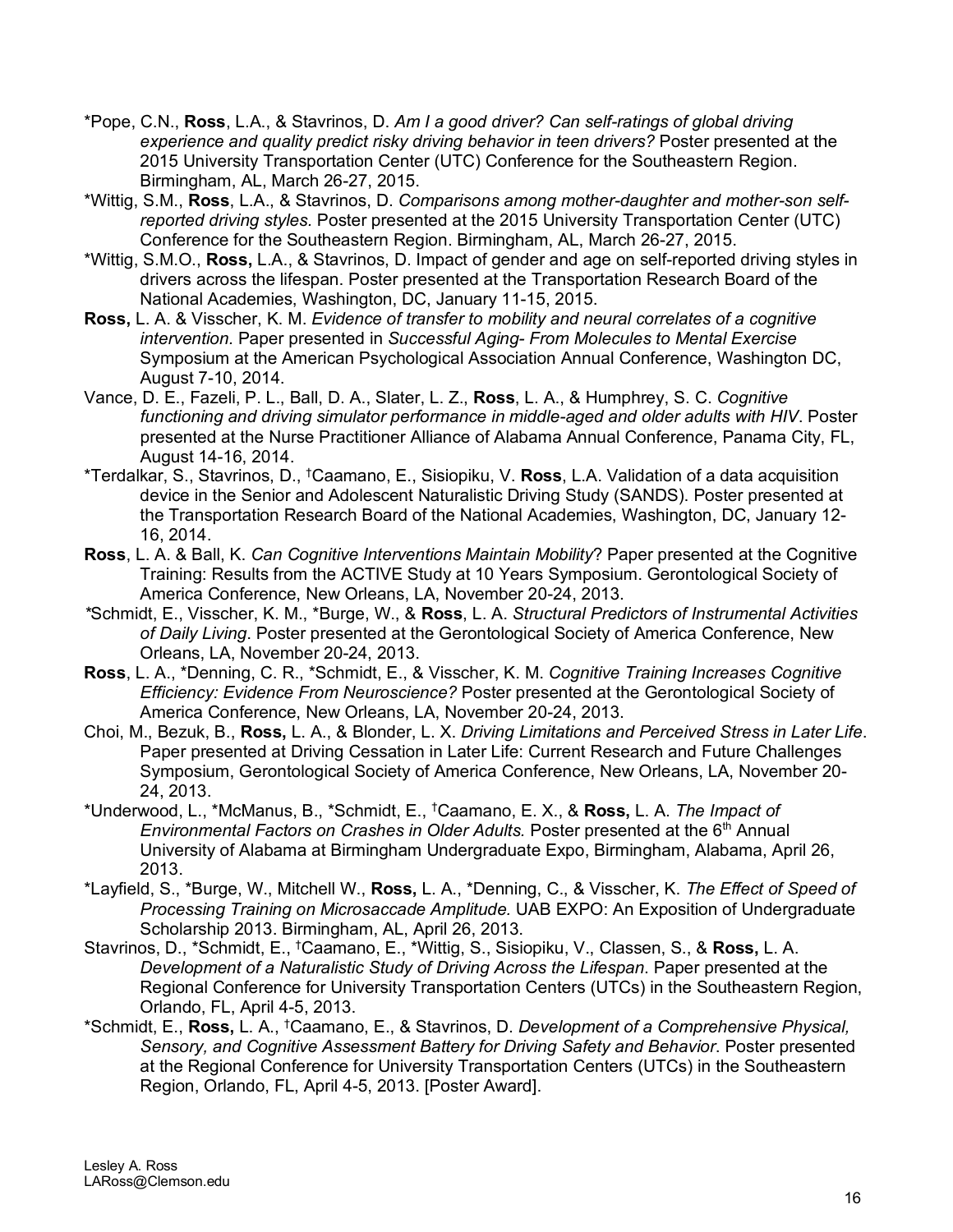- \*Denning, C., **Ross,** L. A., \*Schmidt, E., Wang, X., & Visscher K. *Modifications in brain connectivity after training examined with neuroimaging: Preliminary results from 2012 Interdisciplinary Institute of Imaging Award*. Poster presented at the AMC 21 Research Strategic Planning Committee Imaging Symposium. Birmingham, AL, April 4-5, 2013.
- **Ross,** L. A., \*Denning, D., \*Burge, W., \*Schmidt, E. & Visscher, K. *Neural Changes Associated with Processing Speed Training in Older Adults: Preliminary Results.* Poster presented at the Entertainment Software and Cognitive Neurotherapeutics Society (ESCoNS) Conference, Los Angeles, CA, March 15-17, 2013. [Poster Award].
- \*Denning, C., **Ross,** L. A., \*Schmidt, E., & Visscher, K. *Cognitive Training Increases Efficiency and Refines Connectivity of the Aging Human Brain to Improve Performance.* Oral presentation at the UAB Biomedical Research Symposium. Birmingham, AL, March 2013
- \*Denning, C., **Ross,** L. A., \*Schmidt, E., & Visscher, K. *Why is Speed of Processing Training Effective?: Examining the Neural Mechanisms Behind Training*. Poster presented at the 2013 UAB BME Symposium. Birmingham, AL, March 2013.
- \*McManus, B., Stavrinos, D., \*Wittig, S., \*Odom, E., \*Patel, R., \*Underwood, L., \*Schmidt, E., & **Ross**, L. A. *A systematic review of driving safety in naturalistic studies*. Poster presented at the 92<sup>nd</sup> Annual Meeting of the Transportation Research Board. Washington, DC, January 13-17, 2013.
- \*Wittig, S., **Ross**, L., \*McManus, B., \*Stannard, S., \*Parrish, H., \*Walters, M., \*Decker, J. S., \*Denny, S., \*Robinson, E., \*Lamouki, A. M., & Stavrinos, D. *Distracted driving: A systematic literature review of naturalistic studies.* Poster presented at the 92nd Annual Meeting of the Transportation Research Board. Washington, DC, January 13-17, 2013.
- **Ross**, L. A., \*Dodson, J., Edwards, J. D., Ackerman, M. L., & Ball, K. *Self-rated Driving is Not Related to Driving Safety in Older Adults.* Paper presented at the Gerontological Society of America Conference, San Diego, CA, November 14-18, 2012.
- \*Schmidt, E., **Ross,** L. A., & Ball, K. *Predictors of Performance-Based Instrumental Activities of Daily Living*. Poster presented at the Gerontological Society of America Conference, San Diego, CA, November 14-18, 2012.
- Nenert, R., **Ross,** L. A., DeCarlo, D. K., Owsley, C., Graham, M., & Visscher, K. M. *Age-related macular degeneration affects local connectivity and activity associated with task-set initiation*. Poster presented at the Society for Neuroscience, New Orleans, LA, October 13-17, 2012.
- \*Denning, C. R., **Ross**, L. A., Nenert, R., \*Burge, W., Visscher, K. M. (2012). *Why is speed of processing training effective?: Developing and testing tools to examine the neural mechanisms of training.* Poster presented at the University of Alabama at Birmingham Center for Aging Annual Meeting, Birmingham, AL, October 19, 2012.
- \*Denning, C. R., **Ross**, L. A., Nenert, R., \*Burge, W., Visscher, K. M. (2012). *Why is speed of processing training effective?: Developing and testing tools to examine the neural mechanisms of training.* Poster presented at the Society for Neuroscience, New Orleans, LA, October 13-17, 2012.
- Vance, D. E., **Ross**, L. A., Wadley, V. G., Crowe, M. G., & Ball, K. K. *A Structural Equation Modeling of Cognitive Predictors of Timed Instrumental Activities of Daily Living.* Poster presented at the 30<sup>th</sup> International Conference of Psychology, Cape Town, South Africa. July 22-27, 2012.
- \*Denning, C. R., Vaden, R., Nenert, R., **Ross,** L. A., & Visscher, K*. Why is processing speed training effective. Examining neural mechanisms of training.* Poster presented at the University of Alabama at Birmingham Biomedical Engineering Research Symposium, Birmingham, AL, March 8-9, 2012.
- \*Cox, M., \*Amin, A., \*Welburn, S.,\*Denny, S., Franklin, C. A., Fine, P.R., **Ross**, L. A., Stavrinos, D. *Predicting Motor Vehicle Crashes in Young Adults Using UFOV*. Poster presented at the Southeastern Psychological Association (SEPA), New Orleans, LA, February 15-18, 2012.
- \*Kaur, J., Vance, D. E., **Ross,** L. A., Wadley, V., & Crowe, M. *Latent Cognitive Predictors of Timed*  Instrumental Activities of Daily Living with Older Adults. Poster presented at the 64<sup>th</sup> Annual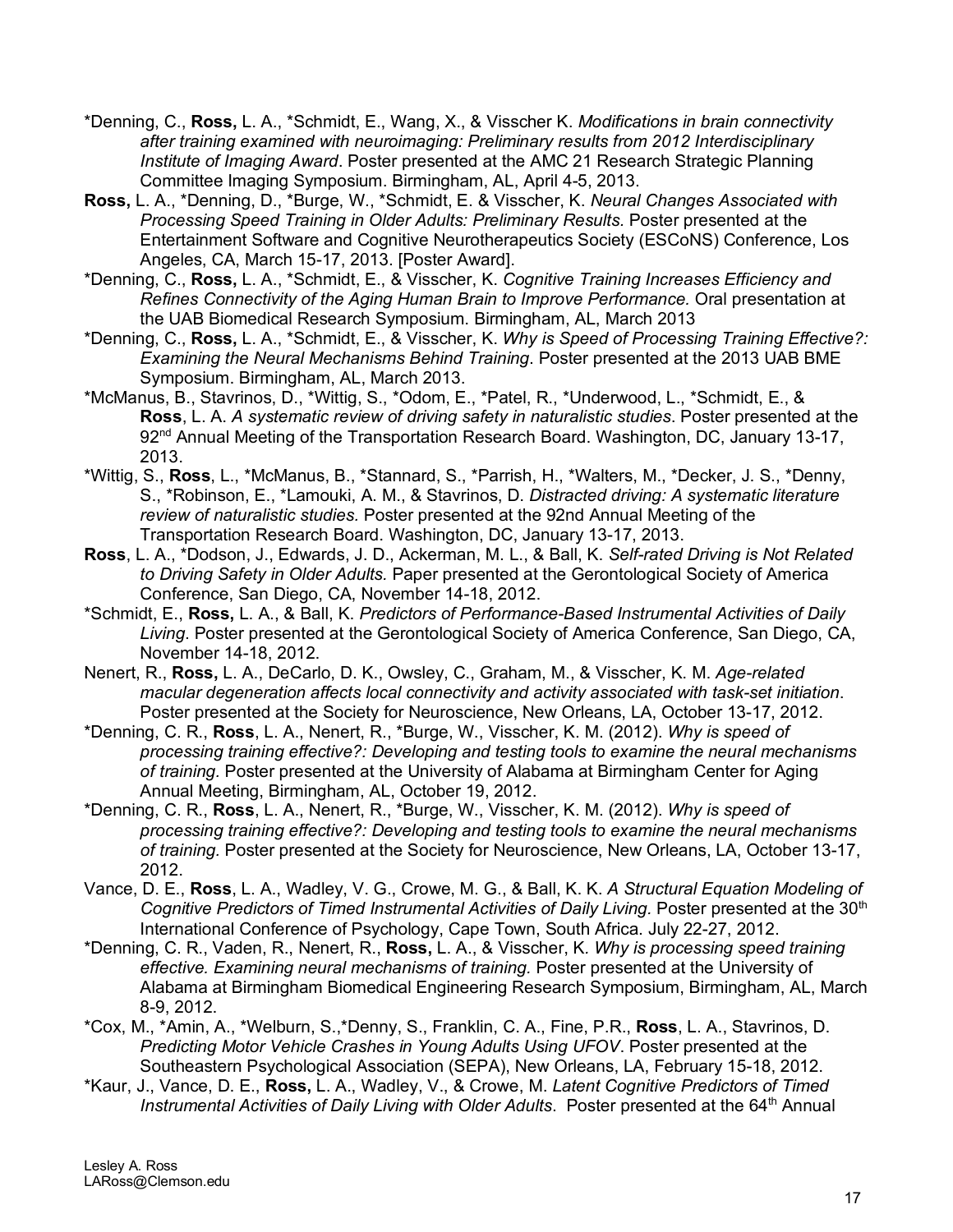Scientific Meeting of the Gerontological Society of America, Boston, MA, November 18-22, 2011.

- Ball, K., **Ross,** L. A., Edwards, J. D., & Roth, D. L. *Speed of Processing Training: Impact across Five Years on Processing Speed and Everyday Functioning*. Paper presented at the 64th Annual Scientific Meeting of the Gerontological Society of America, Boston, MA, November 18-22, 2011.
- \*Fazeli, P., Vance, D., **Ross,** L. A., & Ball, K. *The Effect of Computer Experience, Anxiety, and Attitudes on Computerized Cognitive Test Performance among Older Adults*. Paper presented at the 64<sup>th</sup> Annual Scientific Meeting of the Gerontological Society of America, Boston, MA, November 18-22, 2011.
- Nenert, R., Vaden, R., **Ross**, L. A., DeCarlo, D., \*Denning, C., & Visscher, K. *Age-related Macular*  Degeneration: Effects of Training on Visual Performance and Neural Activity. Poster presented at the Third Annual Center for Clinical and Translational Science (CCTS) Scientific Symposium, Birmingham, AL, November 15, 2011.
- **Ross,** L. A., Edwards, J. D., & Ball, K. K. *Does Ten Hours of Cognitive Training Maintain Driving in Older Adults?* Paper presented at The Eye and The Auto International Conference, General Motors Global Headquarters Learning Center, Detroit, MI, September 12-14, 2011.
- **Ross,** L. A., Edwards, J. D., Ball, K. K., & Roth, D. L. *Keep Me Independent and Driving: The Transfer of Using a Computerized Cognitive Training Program to Maintain Driving Mobility across Five Years in Older Adults*. Poster presented at the Entertainment Software and Cognitive Neurotherapeutics Society (ESCoNS) Conference, San Francisco, CA, September 19-20, 2011.
- \*Fazeli, P.L., Vance, D. E., Ball, K.K., & **Ross**, L.A. (2011, October) *The Effect of Computer Experience, Anxiety, and Attitudes on Computerized Cognitive Test Performance among Older Adults.* Poster/paper presented at the 2011 annual meeting of the UAB Center for Aging, Birmingham, AL.
- **Ross,** L. A., Vance, D., Ball, K., Cak, L., Ackerman, M. L., Benz, D., & Ball, D. *Translating Laboratory Measures to Real-world Outcomes: Application of the UFOV Test in an Insurance Company Setting.* Paper presented at The Sixth International Driving Symposium on Human Factors in Driving Assessment, Training and Vehicle Design, Lake Tahoe, CA, June 27-30, 2011.
- Ball, K., & **Ross,** L. A. Paper presented as *Translational Research on Aging and Mobility* in the Knowledge translation to support older drivers: A multi-faceted process symposium at the 63<sup>rd</sup> Annual Scientific Meeting of the Gerontological Society of America, New Orleans, LA, November 2010.
- Vance, D. E., \*Fazeli, P. L., **Ross,** L. A., & Ackerman, M. L. Paper presented as *The Effect of Visual*  Speed of *Processing Training on Middle-aged and Older Adults with HIV* at the 63<sup>rd</sup> Annual Scientific Meeting of the Gerontological Society of America, New Orleans, LA, November 2010.
- \*Fazeli, P. L., Vance, D. E., **Ross,** L. A., & Ackerman, M. L. Poster presented as *Neuropsychological and Functional Comparisons of Older and Younger Adults with and without HIV* at the 63rd Annual Scientific Meeting of the Gerontological Society of America, New Orleans, LA, November 2010.
- Vance, D. E., \*Fazeli, P. L., **Ross**, L. A., & Ackerman, M. L. *The Effect of a Speed of Processing Intervention on Adults with HIV.* Poster presented at the National Academy of Neuropsychology Annual Conference, Vancouver, Canada, October 2010.
- \*Fazeli, P. L., Vance, D. E., **Ross**, L. A., & Ackerman, M. K. (October, 2010). *Comparison of Older and Younger Adults with and without HIV on Neuropsychological and Everyday Functioning.* Poster presented at the National Academy of Neuropsychology Annual Conference, Vancouver, Canada, October 2010.
- **Ross,** L. A. & Anstey, K. J. Poster presented as *The Oldest-old: A Focus on Australians with Comparisons to the US* at the Cognitive Aging Conference, Atlanta, GA., April 2010.
- Ball, K., Edwards, J. D., **Ross**, L. A., & McGwin, G. Poster presented as *Cognitive Training Decreases Risk of Motor Vehicle Crash Involvement among Older Drivers* at the Cognitive Aging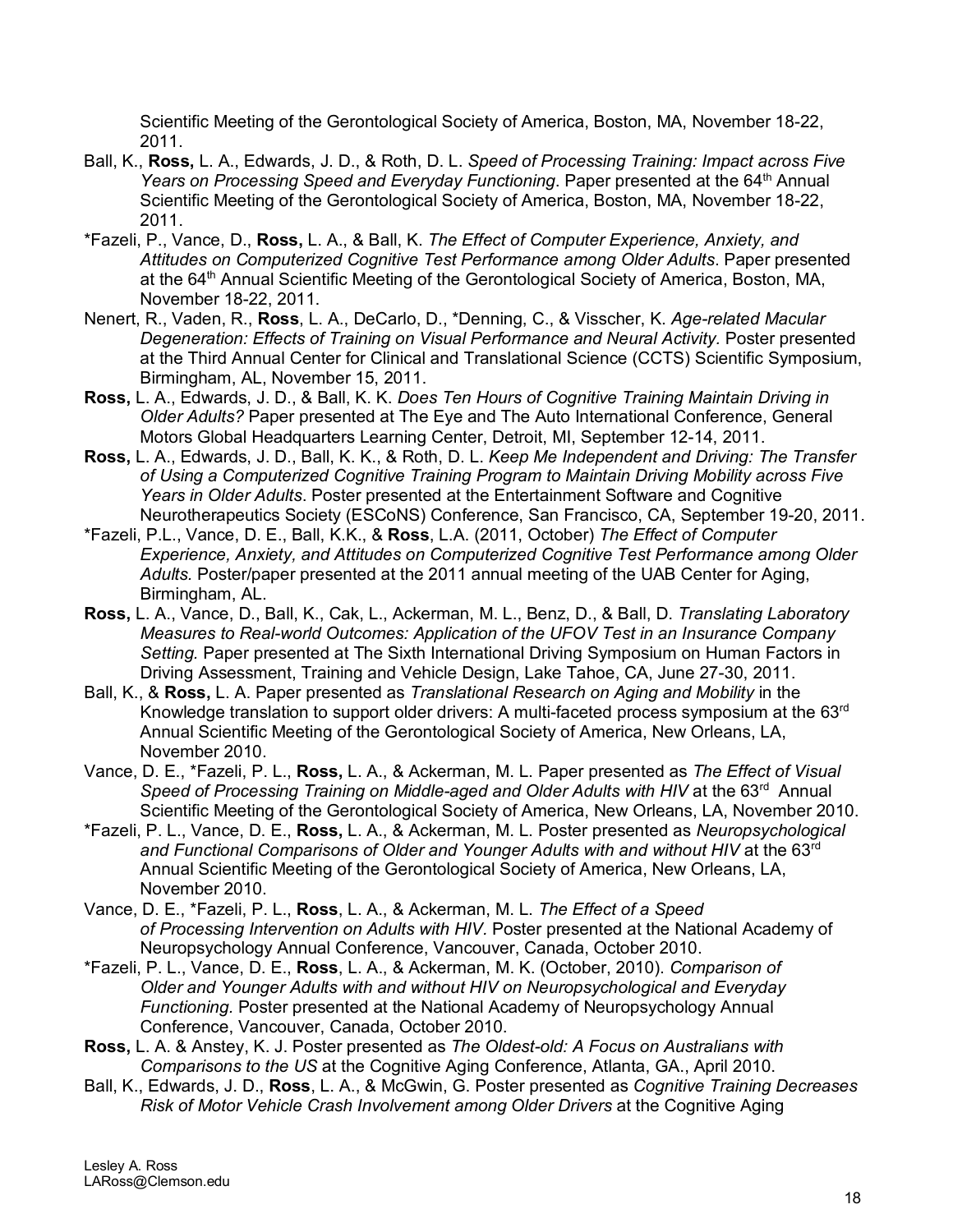Conference, Atlanta, GA., April 2010.

- **Ross**, L. A., Anstey, K. J., Kiely, K. M., Windsor, T. D., Byles, J. E., Luszcz, M. A., & Mitchell, P. Paper presented as *Older Australian Drivers: Trends and Implications of Licensure Renewal Policies* at the 42<sup>nd</sup> Australian Association of Gerontology, Canberra, Australia, November 2009.
- **Ross**, L. A. & Anstey, K. J. Paper presented as *Cross-sectional and Longitudinal Evaluation of Agebased Testing on Driving in Older Australians* in the Transportation and Aging Interest Group Symposium at the 62<sup>nd</sup> Annual Scientific Meeting of the Gerontological Society of America, Atlanta, GA, November 2009.
- **Ross**, L. A., Anstey, K. J., Kiely, K. M., Windsor, T., Byles, J., Luszcz, M., & Mitchell, P. Paper presented as *Older Australian Drivers: Predictors, Cognitive and Visual Impairment and International Comparisons* in the Transportation session at the 62<sup>nd</sup> Annual Scientific Meeting of the Gerontological Society of America, Atlanta, GA, November 2009.
- Anstey K.J., Luszcz M. A., Birrel, C., **Ross**, L. A., Kiely, K., Steel, D. & the DYNOPTA Investigators. *Estimates of the Prevalence of Probable Dementia and Cognitive Impairment in Australia: The DYNOPTA Study*, Paper presented at the Alzheimer's Australia National Conference, Adelaide, Australia, June 2009.
- Roenker, D., **Ross,** L. A., & Edwards, J. D. *The Effects of Training on Rates of Mobility and Driving Difficulty.* Paper presented as The effects of cognitive training interventions on driving and mobility: Results from the ACTIVE clinical trial Symposium at the 88<sup>th</sup> National Academies Transportation Research Board Annual Meeting, Washington DC January 2009.
- Anstey, K.J., Luszcz, ML., **Ross**, L. A., Kiely, K., Steel, D., Birrel, C. *Australian Estimates of Possible Dementia and Cognitive Impairment: The DYNOPTA study*. Poster presented at the Australian Society for Psychiatric Research, Newcastle, Australia, December 2008.
- Anstey K.J, Booth H, Harding A, Steel D, Healy J, Brown L, Byles J, Luszcz MA, Browning C, Cumming RG, Mitchell P, Butterworth P, Windsor TD, **Ross** L. A., Bartsch L, Burns RA, Kiely K, Birrell CL, Broe GA, Shaw J. *DYNOPTA- Dynamic Analyses to Optimise Ageing*. Poster presented at the Australian Society for Psychiatric Research, Newcastle, Australia, December 2008.
- **Ross**, L. A., Anstey, K. J., Hofer, S., & Butterworth, P. *Harmonizing Data across Nine Studies: An example of Depression from the DYNOPTA Study.* Paper presented at the Australian Society for Psychiatric Research Conference, Newcastle, Australia, December 2008.
- Ball, K., **Ross**, L. A., & Edwards, J. D. *The Impact of Processing Speed Training on Future Crashes and Driving Mobility.* Presented as The Consequences and Costs of Older Driver Difficulties and the Impact of Cognitive Interventions Symposium at the 61<sup>st</sup> Annual Scientific Meeting of the Gerontological Society of America, National Harbor, MD., November 2008.
- Vance, D. E., **Ross**, L. A., Wadley, V. G., Crowe, M., Edwards, J. D., & Ball, K. K. *The Effects of Reasoning, Memory, and Speed of Processing on Falling in Community-dwelling Older Adults.* Poster presented at the Alabama State Nurses Association, University of Alabama, Tuscaloosa, AL, September 2008.
- **Ross**, L. A., Edwards, J. D., Roth, D. L., & Ball, K. K. *Speed of Processing Training Transfers to Driving in a Sample of Older Adults: Preliminary Results of the ACTIVE trial.* Presented as Training Plenary Session at Cognitive Aging Conference, Atlanta, GA April 2008. Abstracts of Paper and Poster Presentations, 289.
- **Ross**, L. A., Edwards, J. D., Roth, D. L., & Ball, K. K. *Reasoning Training Transfers to Driving Exposure*  and Difficulty in a Sample of Older Adults: Preliminary Results from the ACTIVE Trial. Poster presented at the Cognitive Aging Conference, Atlanta, GA April 2008. *Abstracts of Paper and Poster Presentations,* 287.
- **Ross,** L. A., Ball, K. K., Vance, D. E., Rizzo, M., & Wadley, V. *Predicting Individual Physical Activities in Community-dwelling Older Adults.* Poster presented at the 2008 Southern Nursing Research Society Annual Meeting, Birmingham, AL February 2008. *The Proceedings of the SNRS 2008 Annual Meeting*, 130.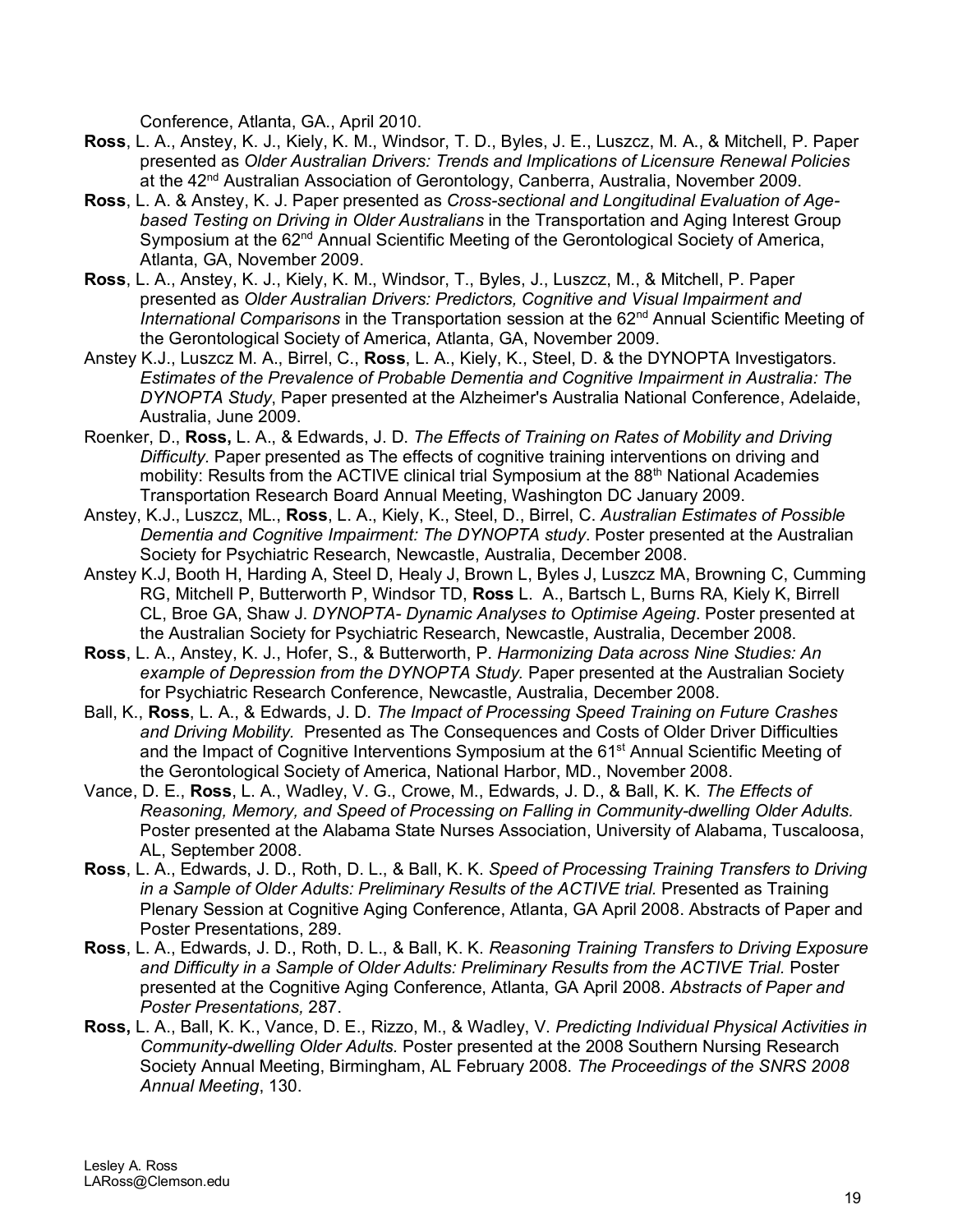- Benz, R., Vance, D. E., **Ross,** L. A., Crowe, M., Wadley, V. G., Edwards, J. D., & Ball, K. K. *The Influence of Memory, Reasoning, and Speed of Processing on Falling in Community-dwelling Older Adults over Two Years.* Poster presented at the 2008 Southern Nursing Research Society Annual Meeting, Birmingham, AL February 2008. *The Proceedings of the SNRS 2008 Annual Meeting*, 181.
- Viamonte, S. M., Benz, R., Vance, D. E., **Ross,** L. A., Crowe, M., Wadley, V. G., Edwards, J. D., & Ball, K. K. *A Longitudinal Evaluation of Demographic, Functional, and Cognitive Factors that Predict Self-reported Falls in Older Adults.* Poster presented at the 2nd International Congress on Gait & Mental Function, Amsterdam, Netherlands, February 2008.
- Edwards, J., Reynolds, S., O'Leary, J., Lunsman, M., **Ross,** L. A., Perkins, M., & Schulz, G. *Health, Mortality, and Driving Status among Older Adults*. Presented as Developmental Patterns and Predictors of Late Life Wellbeing, Depression and Mortality Plenary Session at the 60<sup>th</sup> Annual Scientific meeting of the Gerontological Society of America, San Francisco, CA November 2007. *The Gerontologist,47*(Special Issue II), 142.
- Okonkwo, O., Wadley, V., Crowe, M., Viamonte, S., & **Ross,** L. A. *Mild Cognitive Impairment is Associated with Slowed Performance of Timed Instrumental Activities of Daily Living.* Poster presented at the 60<sup>th</sup> Annual Scientific meeting of the Gerontological Society of America, San Francisco, CA November 2007. *The Gerontologist,47*(Special Issue II), 120.
- Kvale, E., Williams, B. **Ross,** L., Martin, M., Ritchie, C., Sawyer, P., & Allman, R. *Older Communitydwelling Cancer Survivors: Function and Mobility.* Poster presented at the 60<sup>th</sup> Annual Scientific meeting of the Gerontological Society of America, San Francisco, CA November 2007. *The Gerontologist,47*(Special Issue II), 116.
- **Ross,** L., Ackerman, M., Edwards, J. D., Okonkwo, O., Vance, D., & Ball, K. *Self-rated Driving Ability*  and Crash-risk among Older Drivers. Poster presented at the 60<sup>th</sup> Annual Scientific meeting of the Gerontological Society of America, San Francisco, CA November 2007. *The Gerontologist,47*(Special Issue II), 66.
- **Ross**, L. A., Ball, K. K., Roth, D. L., & Edwards, J. D. *Speed of Processing Training: How Much is Enough?* Presented as Aging and Speed of Processing Plenary Session at Cognitive Aging Conference: Down Under: Connecting the Dots. Adelaide, Australia July 2007.
- Kvale, E., Clay, O. J., **Ross**, L. A., McGee, J., & Ball, K. K. *Cognitive and Functional Impairment in Older Cancer Survivors. Poster presented at the 100<sup>th</sup> American Association for Cancer* Research Annual Meeting, Los Angeles, CA April, 2007. *The 2007 Proceedings of the American Association for Cancer Research*, 95.
- Kvale, E., Clay, O. J., **Ross**, L. A., McGee, J., & Ball, K. K. *Hospice, Palliative, and End of Life Care: Cognitive and Functional Impairment in Older Cancer Survivors: An Analysis of the ACTIVE*  Database. Poster presented at the 59<sup>th</sup> Annual Scientific Meeting of the Gerontological Society of America, Dallas, TX November, 2006. *The Gerontologist, 46*(Special Issue I), 507.
- Kvale, E. A., Clay, O. J., **Ross,** L. A., McGee, J. S., & Ball, K. K. *Speed of Processing Impairment in Older Cancer Survivors*. Paper presented at the UAB Comprehensive Cancer Center Research Retreat, Birmingham, AL October 2006.
- **Ross,** L. A., Clay, O. J., Edwards, J. D., Cissell, G. M., Roenker, D. L., & Ball, K. K. *Predictors of Driving Trajectories among Older Adults.* Poster presented at the 59th Annual Scientific Meeting of the Gerontological Society of America, Dallas, TX November 2006. *The Gerontologist,46S*(1), 433.
- **Ross**, L. A., Clay, O. J., Edwards, J. D., Cissell, G. M., Roenker, D. L., & Ball, K K. *Cognitive and Physical Performance Predictors of Driving Trajectories among Older Adults.* Poster presented at UAB's Center for Aging Annual Meeting, Birmingham, AL, September 2006.
- Ackerman, M. L., Stavrinos, D., **Ross**, L. A., Edwards, J. D., & Ball, K. K. *Attention-switching as an Indicator of Driving Cessation.* Poster presented at the 18<sup>th</sup> Annual Convention of the Association for Psychological Science, New York, May 2006.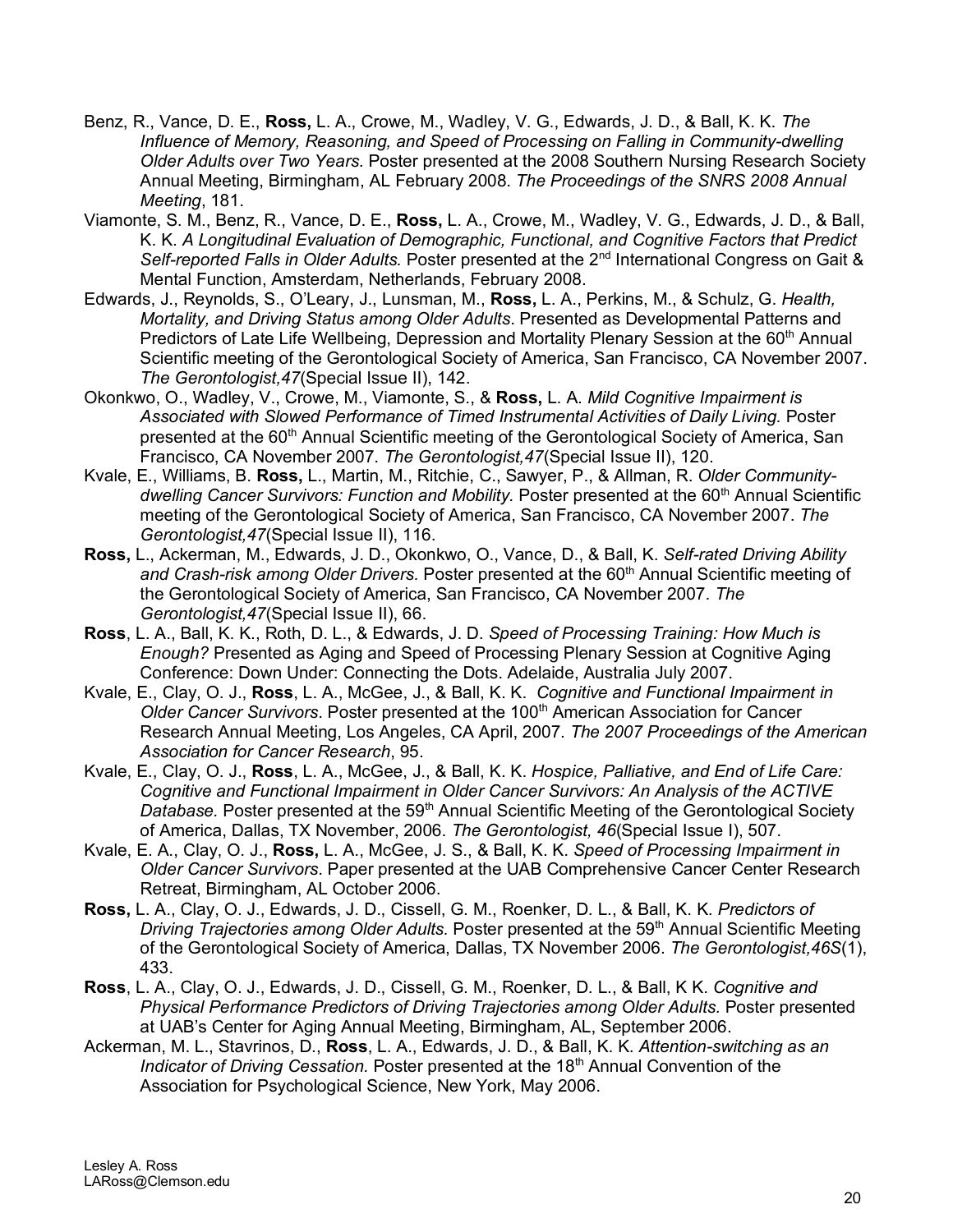- Edwards, J. D., **Ross**, L. A., Bradley, S. L., Roenker, D. L., & Ball, K. K. *The Longitudinal Impact of Speed of Processing Training upon Driving Behavior.* Plenary session 3 at the Cognitive Aging Conference 2006, Atlanta, GA April 2006. *Abstracts of Paper and Poster Presentations,* 12.
- Edwards, J. D., **Ross**, L. A., Roenker, D. L., & Ball, K. K. *The Personal Computer Version of the Useful Field of View Test: Normative Data.* Poster presented to the 58th Annual Scientific Meeting of the Gerontological Society of America, Orlando, FL November 2005. *The Gerontologist,45S*(2), 259.
- **Ross**, L. A, Bradley, S. L., Dodson, J. S., Clay, O. J. & Edwards, J. D. *The Relationship of UFOV Risk Category and Subsequent Driving Behavior.* Paper presented as *Translational Research on*  Aging and Mobility Symposium at the 58<sup>th</sup> Annual Scientific Meeting of the Gerontological Society of America, Orlando, FL November 2005, *The Gerontologist,45S*(2), 434.
- Hopkins, M., **Ross**, L. A. & Biasini, F. *Understanding Facial Expressions: A Comparative Study of Typical Children and Children with Autism or Fragile x Syndrome.* Poster presented at the Gatlinburg Conference in Annapolis, MD March 2005. *Proceedings*, 69.
- Clay, O. J, Edwards, J. D., Wadley, V. G., Roth, D. L, **Ross**, L. A., & Ball, K. K. *Structural Equation Models of Processing Speed and Cognitive Aging.* Poster presented at the American Psychological Association Convention in Honolulu, HI July-August 2004.
- **Ross**, L. A., Edwards, J. D., Clay, O. J., Wadley, V. G., & Ball, K. K. *Speed of Processing Training Gains are Independent of Age, Self-efficacy and Depression.* Poster presented at the 10<sup>th</sup> Cognitive Aging Conference in Atlanta, GA April 2004, *Abstracts of Paper and Poster Presentations,* 228.
- Hopkins, M. I., Biasini, F. J., White, H. V., & **Ross**, L. A. *Facial Recognition of Emotions in Children with and without Autism.* Poster presented at The Autism Conference of Alabama in Tuscaloosa, AL January 2004.
- Winkler, M., **Ross**, L. A., Burling, J., Staik, I. M. & Gilbert, D. K. *The Effects of Knowledge of a Defendant's Religion and Sexual Orientation on a Potential Juror's Opinion of the Defendant's Guilt.* Paper presented at the 17<sup>th</sup> National Conference for Undergraduate Research, Salt Lake City, UT March 2003.
- Wilson, M., Hanes, H., **Ross**, L. A., Larsen, K., Burling, J., Staik, I. M. & Gilbert, D. K. *Fear of Death and its Relation to Locus of Control, Procrastination, Self-efficacy and Depression in College Students.* Paper presented at the National Conference for Undergraduate Research, Salt Lake City, UT March 2003.
- Nannini, L., Coleman, M., Larsen, K., **Ross**, L. A., Burling, J., Staik, I. M. & Gilbert, D. K. *Assessment of Problem Solving Skills in College Students as a Function of Locus of Control and Religiosity.* Paper presented at the 17<sup>th</sup> National Conference for Undergraduate Research, Salt Lake City, UT March 2003.
- Eiland, K., Melcher, A., Penick, T., **Ross**, L. A., Larsen, K., Burling, J., Staik, I. M. & Gilbert., D. K. *The Relationship among the Presence of Negative Thoughts, Self-efficacy and Depression in*  College Students. Paper presented at the 17<sup>th</sup> National Conference for Undergraduate Research, Salt Lake City, UT March 2003.
- **Ross**, L. A., Staik, I. M., Attaway, T., Burling, J., Harwell, B., & Gilbert, D. K. *Assessing Knowledge of Professional Burnout in College Students Entering Helping Professions: A Pilot Study Addressing the Need for Inclusion of Burnout Information in Undergraduate Curricula*. Paper presented at MidSouth Educational Research Association in Chattanooga, TN November 2002.
- Staik, I. M., Gilbert, D. K., Burling, J., Attaway, T., & **Ross**, L. A. *The Relationship between Anxiety, Depression, Body Image, and Self-esteem in Non-traditional Female College Students: A Qualitative and Quantitative Analysis.* Poster presented at the American Association for Higher Education Conference in Chicago, IL March 2002.
- Pugh, G., **Ross**, L. A., Burling, J., Gilbert, D. K., & Staik, I. M. *Differential Aspects of Procedural and Declarative Memory as a Function of Time: A Study of Preschool Children and their Learning.* Paper presented at the 16<sup>th</sup> National Conference for Undergraduate Research, Whitewater, WI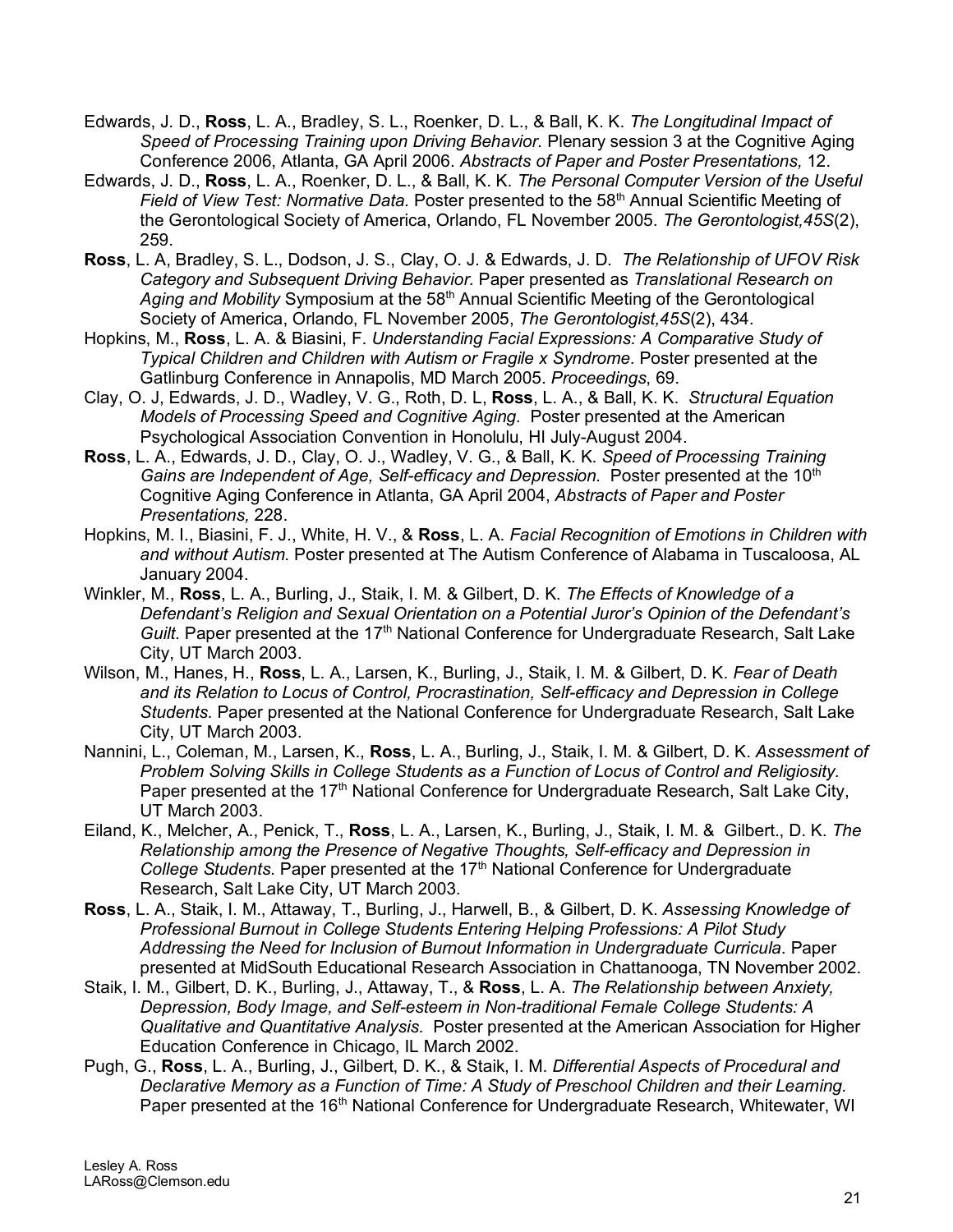March 2002. *Proceedings of NCUR 2002,* 439.

- **Ross**, L. A., Jowers, A., Staik, I. M., Gilbert, D. K., & Burling, J. *Assessment of College Students' Coping Abilities and Personality Traits in Relation to Perceived Hassles and Stress.* Paper presented at the 16<sup>th</sup> National Conference for Undergraduate Research, Whitewater, WI March 2002. *Proceedings of NCUR 2002*, 441.
- Staik, I. M., Gilbert, D. K., Burling, J., Giron, M., & **Ross**, L. A. *Student Development in College: The Development of The Student Responsibility Scale*. Paper presented at the Alabama Counseling Association Annual Convention, Birmingham, AL November 2000.

### **SELECTED PRESS HIGHLIGHTS OF ROSS' RESEARCH**

- Staton, M. (July 2020). *New Clemson endowed chair to focus on aging and cognition.* The Clemson Newstand.
- Auman-Bauer, K. (February 2019). *New research project to analyze cognitive training programs for older adults.* Penn State News.
- Miller, M. (March 2019). *Researchers recognized for innovative work in aging.* Penn State News
- Post Science PR Team. (June 2018). *Study suggests how brain exercise gains transfer to daily life.*  BrainHQ.com.
- Laub, D. (April 2018). *Lesley Ross to chair transportation committee on safe mobility of older persons.*  Penn State News
- Miller, M. (November 2017). *Brain training program reduces risk of dementia among older adults.* Penn State News.
- Indivero, V. (November 2016). *Brain training may help keep seniors on the road*. Penn State News.
- Miller, M. (November 2016). *Students help older adults stay 'SHAARP' through community outreach*. College of Health and Human Development Magazine, Penn State.
- Miller, M. (November 2016). *Safe driving across the lifespan*. College of Health and Human Development Magazine, Penn State.
- Miller, J. (October 2016). *Health and Human Development endowments fund teaching, research.* Penn State News
- Dodgson, L. (October 2016). *You shouldn't completely write-off brain training – not yet at least.*  Business Insider.
- Rotstein, G. *Research links computer brain game to reduced dementia.* July 25, 2016. The Pittsburgh Post-Gazette.
- Love, S. *Could this computer game delay Alzheimer's symptoms? A new study suggests that it could.*  July 27, 2016. The Washington Post.
- Dawson, A. *Mental exercise can keep older drivers on road.* The Tampa Tribune. (April 2016).
- AOL News- May 30, 2012- *Study: Nearly all seniors say they're good drivers despite contradicting stats.*
- CBS- WIAT-TV, Birmingham AL, May 29, 2012- *Gap in seniors' driving ability and performance*

United Press International- May 29, 2012- *Almost all seniors rate driving as good*

WAAYTV- Chattanooga TN, May 29, 2012- *Report: Senior drivers overestimate ability on road*

Sirius XM radio Interview for "Land Line Now", 2012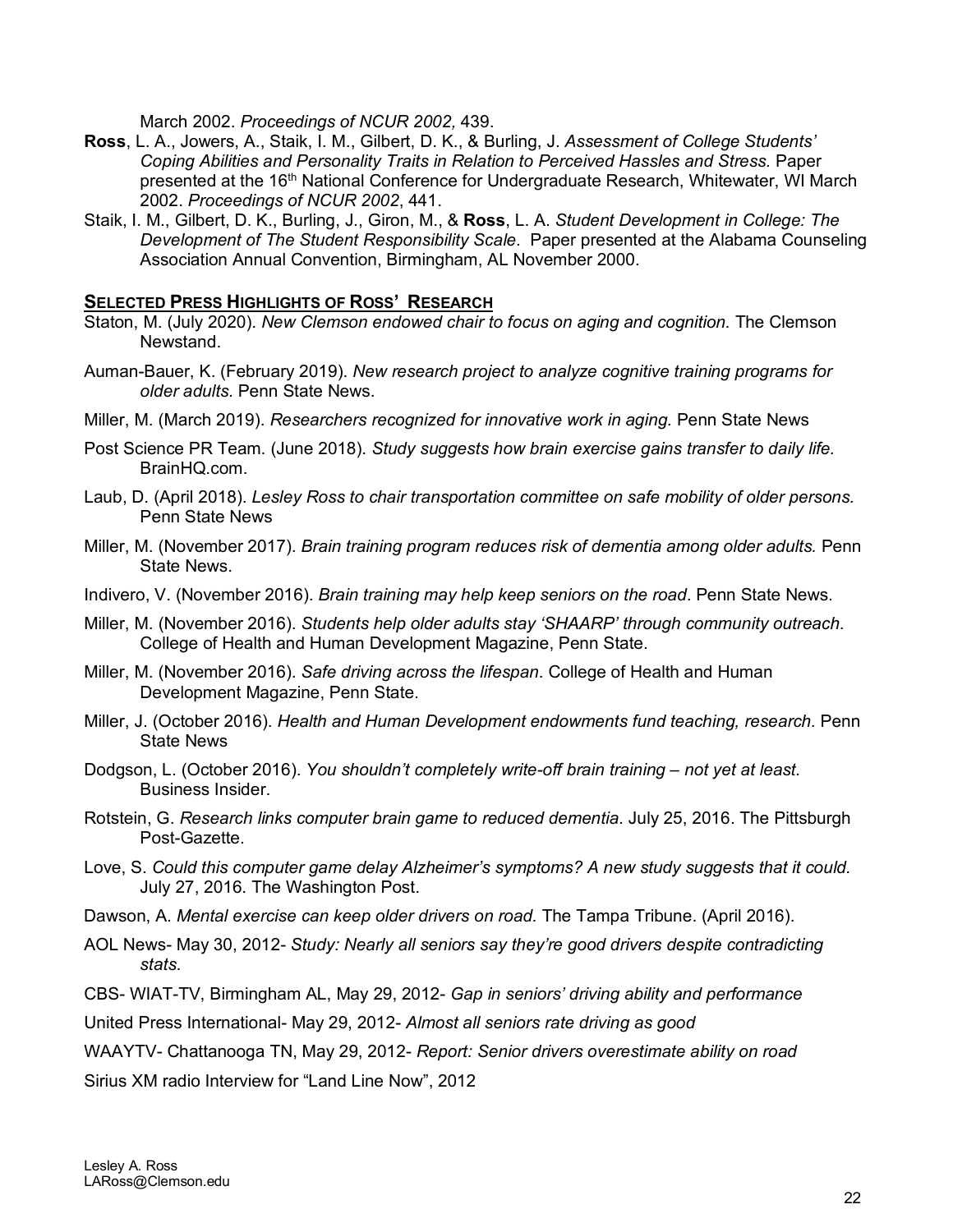Buters, A. *Elderly male drivers behind wheel, despite poor vision. Australian Optometry*, (June 2011). 32(6), 15.

# **PAID CONSULTING**

- Consultant Transanaltyics, Quakertown, PA; 2020
- Research Consultant The planning an Adaptive Clinical Trial of Cognitive Training to Improve Function and Delay Dementia, NIA, Edwards (PI); 2018-2020
- Consultant- *Human Factors and Driving Crash Risk for Older Adults expert*, Redding, Steen & Staton, PC, Jackson, TN; 2010; 2014-2017
- Statistical Consultant- Center for Aging & Department of Sociology, UAB; 2006

# **SELECTED TEACHING**

*Developmental Psychology (PY 212) Psychopathology and Culture (PY 319) Introduction to Psychology (PY 200) Adult Development and Aging (HDFS 249) Seminar in Honors- Research Methods (HDFS 310M) Successful Aging Graduate Course (HDFS 597D) Graduate Study Abroad Course in Sweden (HDFS 597) Cognitive Aging, Assessment, and Interventions Graduate Course (HDFS 579) Graduate Colloquium (HDFS 590) Professional and Ethical Issues in Human Development and Family Studies (HDFS 515)*

# **STUDENT MENTOR/COMMITTEES**

*Dissertation and Thesis Committees*

*Thesis Chair,* Ms. Junyan (Joanne) Tian, Human Development and Family Studies, PSU. *Evaluation and modification of the Multifactorial Model of Driving Safety: An empirical assessment from the ACTIVE study.* 2020 – Present.

*Dissertation Committee Member,* Ms. Sara Troutman, Department of Psychology, PSU. *The white matter link between semantic language ability and language production.* 2020 – Present.

**Undergraduate Schreyer Honors Thesis Committee Chair, Ms. Cassidy Doyle, Human** Development and Family Studies Department, PSU. 2019 – present.

*Dissertation Committee Member,* Ms. Bernadette Fausto, School of Aging Studies, University of South Florida. *Older driver interventions to improve road safety.* 2017 – 2020. Defense: October 2, 2020.

*Dissertation Committee Chair,* Dr. Briana Sprague, Human Development and Family Studies, PSU. *Associations between physical and cognitive function in healthy older adults.* 2018 – 2019. Defense: February 22, 2019.

*Dissertation Committee Member,* Ms. Else Colancecco, College of Nursing, PSU. *Gender differences in older adults' functional recovery following hip fracture.* 2015 – 2019.

*Dissertation Committee Member,* Dr. Christina Webb, Department of Psychology, PSU. *Are false memories universal? Individual differences in susceptibility to false memories in older adults.* 2016 – 2018. Defense: August 3, 2018

*Dissertation Committee Member,* Dr. Jinshil Hyun, Human Development and Family Studies, PSU. *Association between midlife occupational characteristics, cognitive aging, and Alzheimer's disease.* 2017 – 2018. Defense: August 2, 2018.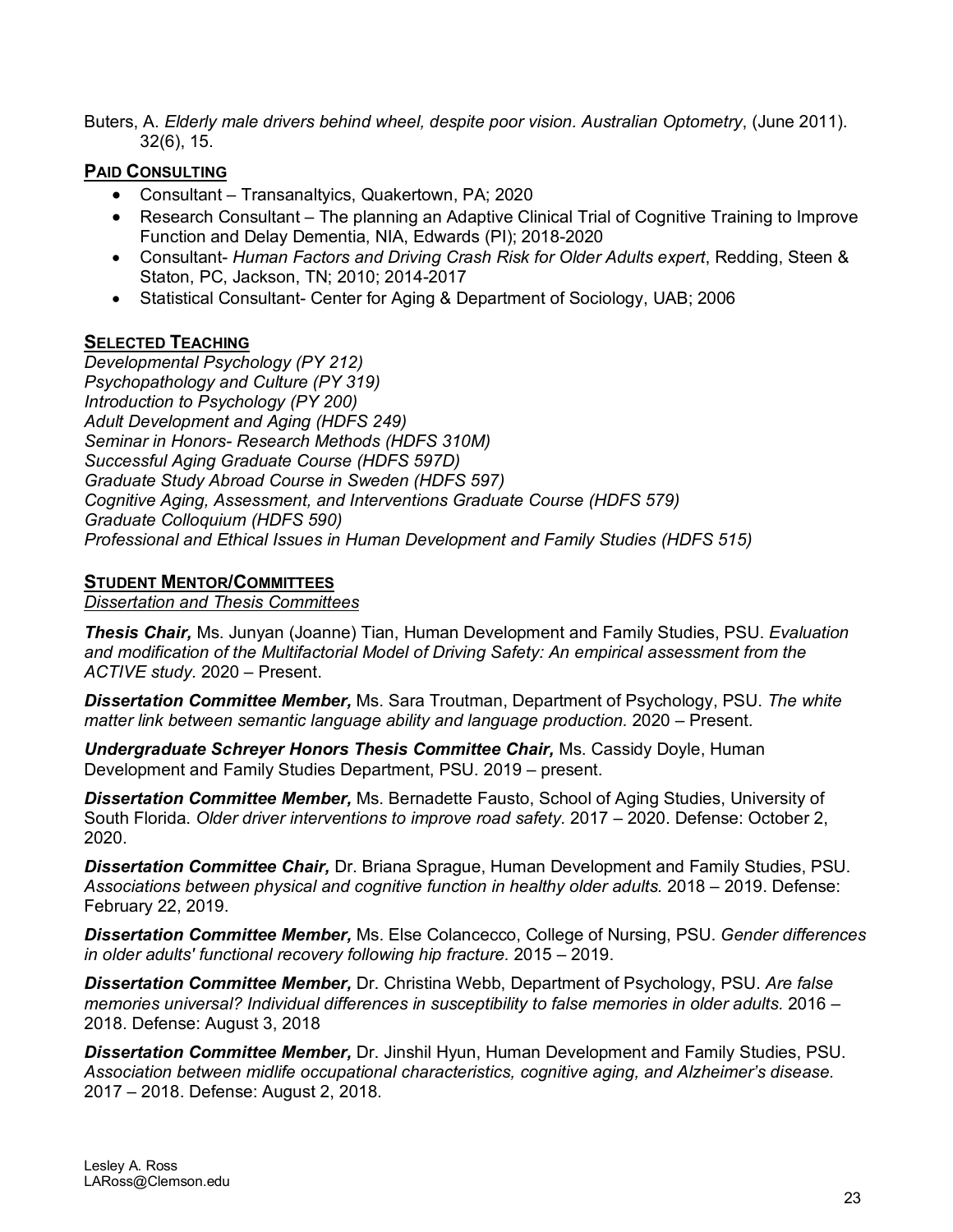*Dissertation Committee Member,* Dr. John M. McCormick-Huhn, Department of Psychology, PSU. *Using gestalt principles of grouping to influence associative memory performance in young and older adults.* 2016 – 2018. Defense: May 31, 2018.

*Thesis Committee Chair,* Ms. Sara Freed, Human Development and Family Studies Department, PSU. *Characteristics and predictors of distracted driving behaviors in older adults.* 2016 – 2018. Defense: April 16, 2018.

*Thesis Committee Member,* Ms. Sara (Winter) Troutman, Department of Psychology, PSU. *The role of white matter integrity in age-related language production differences.* 2017-2018. Defense: March 13, 2018.

*Dissertation Committee Member,* Dr. Indira Turney, Department of Psychology, PSU. *Impact of a memory strategy training intervention on false memories in older adults.* 2016 – 2018. Defense: May 24, 2018.

*Dissertation Committee Member,* Dr. Chih-Hsiang (Jason) Yang, Department of Kinesiology, PSU. *The feasibility of implementing an outdoor mindfulness walking program to reduce stress and improve well-being*. 2015 - 2017. Defense: June 16, 2017.

*Dissertation Committee Co-Chair,* Dr. Erica Schmidt, Psychology Department, UAB. An examination of the neuropsychological construct Executive Function and how it may be impacted by cognitive and exercise interventions. 2014 – 2016. Defense: June 23, 2016.

*Master Thesis Committee Member,* Ms. Shannon Wittig, Psychology Department, UAB. *Examining the relationship between driving styles of teen drivers and their parents*. 2013-2015; Defense: July, 7, 2015.

*Master Thesis Committee Member,* Ms. Briana Sprague, Human Development and Family Studies, PSU. *Perceived stress and memory in older adults.* 2014; Defense: June 9, 2014.

*Undergraduate Schreyer Honors Thesis Committee Chair,* Ms. Lindsay Johnson, Human Development and Family Studies Department, PSU. *Predictors of Instrumental Activities of Daily Living: A comparison of performance-based measures and a self-report measure.* 2014-2015; Accepted April, 21, 2015.

*Dissertation Committee Member,* Dr. Elizabeth Munoz, Human Development and Family Studies, PSU. *Stress, cognition, and aging: An examination of predictors and mechanisms.* 2014-2015; Defense: May 8, 2015.

*Master Thesis Committee Chair,* Ms. Erica Schmidt, Department of Psychology, UAB. *Cortical thickness as a predictor of executive and everyday functioning in older adults;* 2010-2014; Defense: May 27, 2014.

*Undergraduate Honors Program Project Committee Member,* Stephen Layfield, Science and Technology Honor Program, UAB. *The effect of speed of processing training on microsaccade amplitude;* 2012-2013; Defense: August 26, 2013.

*Master Thesis Committee Member,* Ms. Christine Denning, Department of Biomedical Engineering, UAB. *Developing novel functional connectivity analyses to examine performance variability in older adults;* 2011-2013; Defense: April 2, 2013.

*Dissertation Committee Member,* Ms. Lindsay Duty, Department of Psychology, UAB. *The effect of incentive strategies on health behaviors and outcomes in the workplace;* 2011-2013; Defense: July 11, 2013.

*Master Thesis Committee Chair,* Ms. Jaspreet Kaur, Department of Psychology, UAB; *Predictors of Falls in Older Adults*; 2010-2013; Defense: July 8, 2013.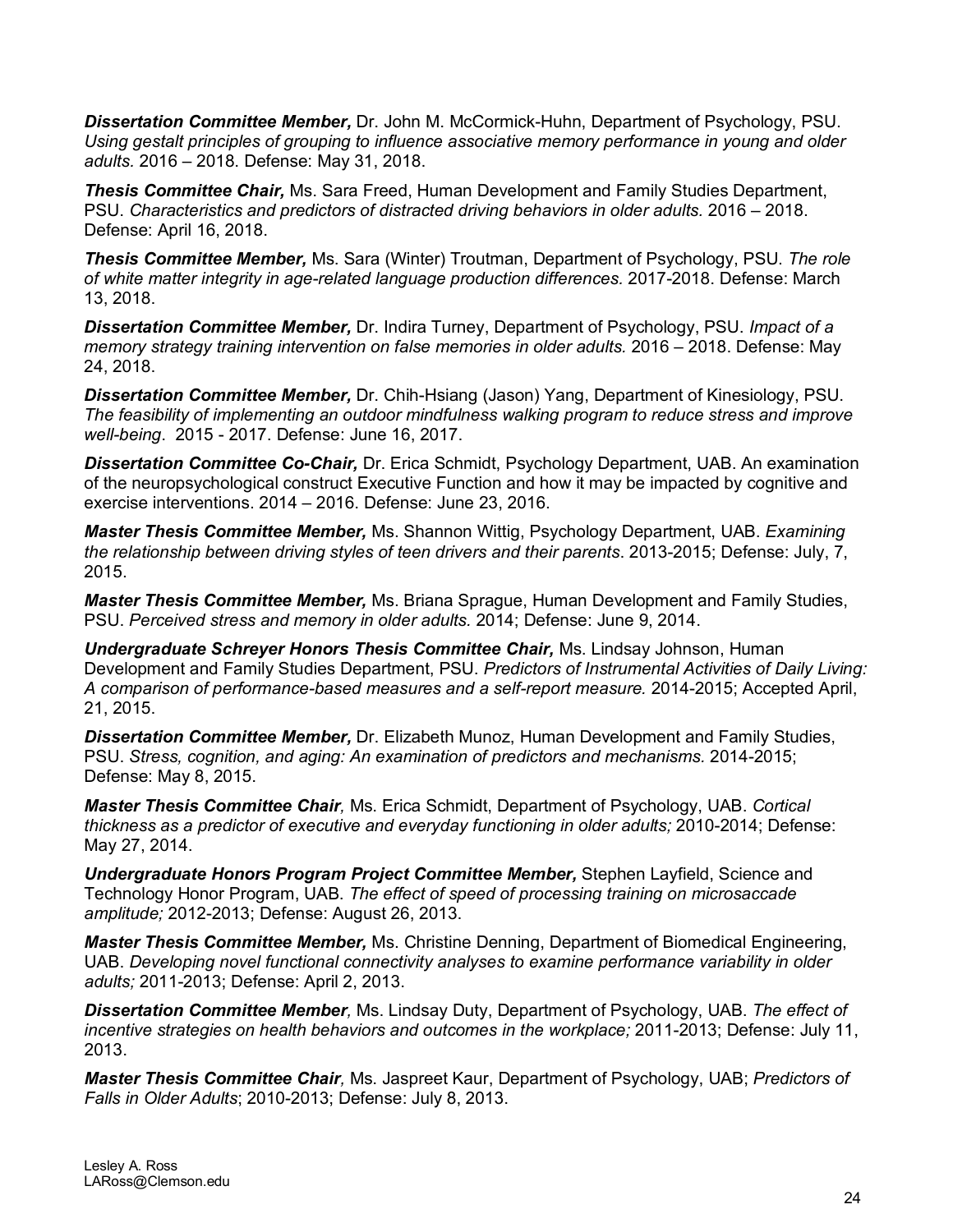*Dissertation Committee Member,* Dr. Pariya Fazeli, Psychology Department, UAB. *Predictors of Cognition in Adults with HIV;* 2010-2012; Defense: March 12, 2012.

*Dissertation Committee Co-chair*, Dr. Joan Dodson, Psychology Department, UAB. *The Impact of Cognitive Training on Physical and Mobility Trajectories in Old Age;* 2010-2012; Defense: March 6, 2012.

*Master Thesis Committee Member*, Ms. Pariya Fazeli, Psychology Department, UAB. *Computerized Cognitive Testing among Older Adults: Exploring the Effect of Prior Computer Experience, Anxiety, and Attitudes on Performance;* 2009-2010; Defense: October 20, 2010.

*Master Thesis Committee Member*, Ms. Bridgett Hill, Psychology Department, UAB. *Racial Disparities in Healthcare Utilization between African Americans and Caucasians with Mild Cognitive Impairment;* 2009-2010; Defense: June 28, 2010.

### *Comprehensive Exam Committees*

*Member,* Ms. Sara Troutman, Psychology Department, PSU. Defense: March 27, 2020.

*Chair,* Ms. Sara Freed, Human Development and Family Studies Department, PSU. Defense: August 22, 2019.

*Member,* Ms. Else Colancecco, College of Nursing, PSU. Defense: September 17, 2018.

*Chair,* Ms. Briana Sprague, Human Development and Family Studies Department, PSU. Defense: August 17, 2017.

*Member,* Ms. Bernadette Fausto, School of Aging Studies, University of South Florida. Defense: October 20, 2017.

*Member,* Ms. Christina Webb, Psychology Department, PSU. Defense: September 29, 2016.

*Member,* Mr. John Huhn, Psychology Department, PSU. Defense: November 2, 2016.

*Member,* Mr. Jason Yang, Kinesiology Department, PSU. Defense: April 13, 2016.

*Member*, Ms. Indira Turney, Psychology Department, PSU. Defense: December 16, 2015.

#### *Candidacy Committees*

*Chair,* Ms. Sara Freed, Human Development and Family Studies Department, PSU. Defense: September 19, 2018

*Member,* Mr. Brian Calhoun, Human Development and Family Studies Department, PSU. Defense: September 28, 2016.

*Chair,* Ms. Briana Sprague, Human Development and Family Studies Department, PSU. Defense: December 15, 2015.

*Member*, Ms. Kristine Bova, Human Development and Family Studies Department, PSU. Defense: September 17, 2015

*Member,* Ms. Rachel Koffer, Human Development and Family Studies Department, PSU. Defense: March 16, 2015.

### **MENTOR FOR POSTDOCTORAL, GRADUATE AND UNDERGRADUATE STUDENTS**

*\*Indicates that Ross is primary mentor Postdoctoral Fellows* \*Erica O'Brien, PhD, Postdoctoral Fellow working with Ross, PSU, 2019-2020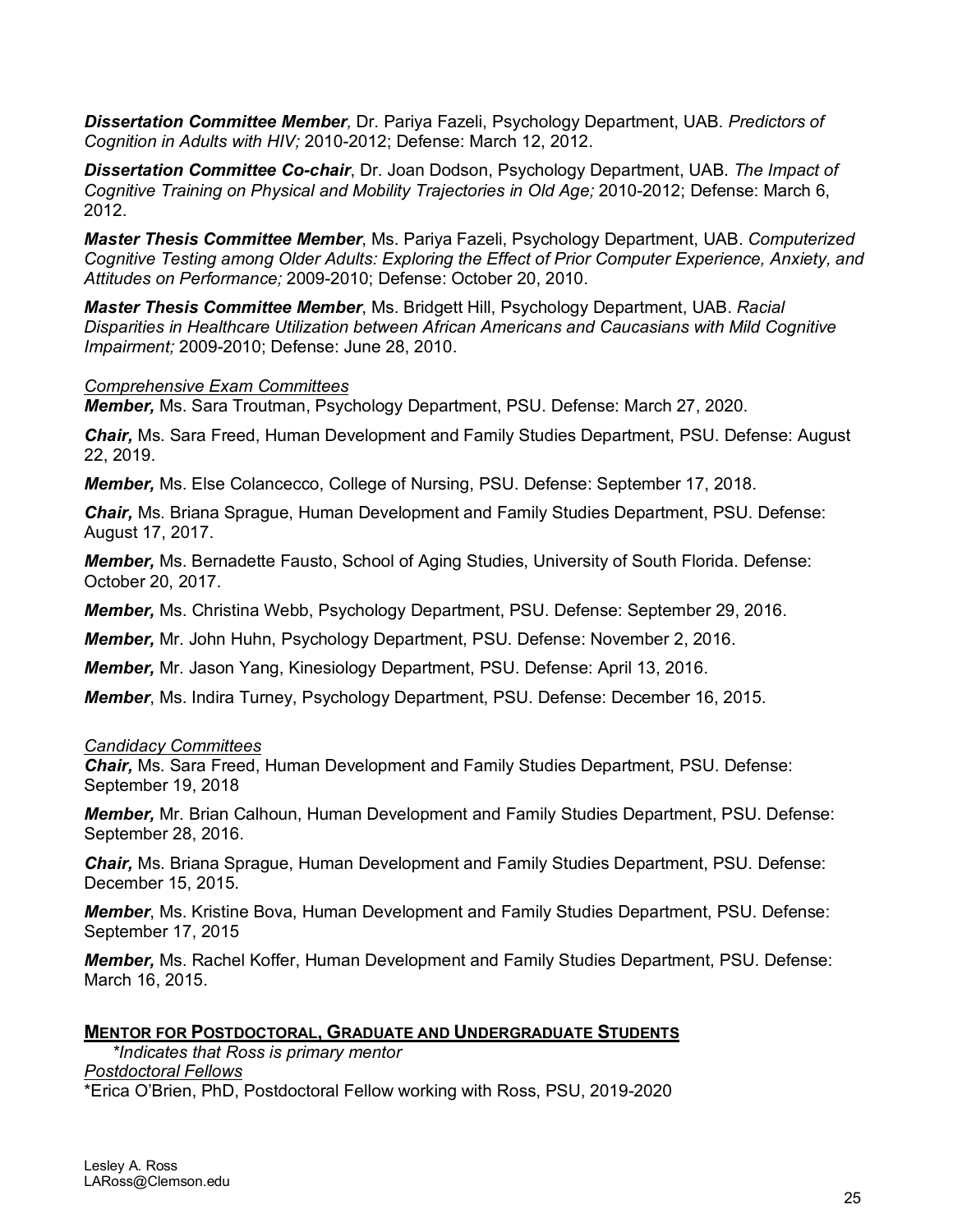\*Chongming Wang, PhD, Postdoctoral Volunteer working with Ross, PSU, 2017 \*Christine Phillips, PhD, Postdoctoral Fellow working with Ross, PSU, 2014-2016 Erick Caamano, PhD, Postdoctal Fellow working with Ross (co-mentor), UAB, 2012-2013

# *Graduate Students*

Jordan Chamberlain, Department of Psychology PhD Program, PSU, 2019-present \*Junyan Tian, Human Development and Family Studies PhD Program, PSU, 2018-present Sara Winter, Department of Psychology PhD Program, PSU, 2017-present \*Briana Sprague, Human Development and Family Studies PhD Program, PSU, 2015-2019 Indira Turney, Department of Psychology PhD Program, PSU, 2015-2018 \*Sara Freed, Human Development and Family Studies PhD Program, PSU, 2014-present Christina (Johnson) Webb, Psychology PhD Program, PSU, 2014-2018 Jinshil Hyun, Human Development and Family Studies PhD Program, PSU, 2014-2018 \*Erica Schmidt, Medical/Clinical Psychology PhD Program, UAB, 2011-2017 \*Benjamin McManus, Lifespan Developmental Psychology PhD Program, UAB, 2012-2013 \*Wesley Burge, Behavioral Neuroscience Psychology PhD Program, UAB, 2012-2013 José Hasburn, Department of Engineering Masters student, UAB, 2013 Sunil Terdalkar, Department of Engineering Masters student, UAB, 2013 \*Jaspreet Kaur, Lifespan Developmental Psychology PhD Program, UAB, 2010-2012 \*Joan Dodson, Lifespan Developmental Psychology PhD Program, UAB, 2010-2012

# *Undergraduate Students:*

\*Cassidy Doyle, Department of Human Development and Family Studies, PSU, 2019 \*Anabella Raika, Department of Biobehavioral Health, PSU, 2019 \*Nathanael Jiya, General Science Major, PSU, 2018-Present \*Sara Bickhart, Department of Human Development and Family Studies, PSU, 2017-Present \*Amber Hurlock, Department of Human Development and Family Studies, PSU, 2016-2018 \*Julia Arsenis, Neuropsychology, PSU, 2017-2018 \*Alana Peng, Department of Biology, Neuroscience, PSU 2017 \*Elaina Lioudis, Department of Toxicology, PSU 2017 \*Kirsten Wojacek, Department of Biology, PSU, 2016 \*Suzanne Hamilton, Department of Psychology, PSU, 2015-2017 \*Thomas Drago, Department of Psychology, PSU, 2015-2016 \*Daniel van Florcke, Department of Kinesology, PSU, 2014-2016 \*Janice Banom, Department of Biobehavioral Health, PSU, 2015 \*Terresa Adams, Department of Political Science, PSU, 2015 \*Shanmahi Sivakumar, Department of Biology, PSU, 2015 \*Lindsay Johnson, Human Development and Family Studies Honors Program, PSU, 2014-2015 \*Annmarie Tucker, Communication Sciences and Disorders, PSU, 2014-2015 \*Lana Taylor, Department of Biology, PSU 2014-2015 \*Giuliana Latella, Department of Biobehavioral Health, PSU, 2014-2015 \*Lacey Warren, Psychology, UAB, 2013 \*Harsh Patel, Neuroscience, UAB, 2012-2013 \*Bobbie E. Odom, Psychology, UAB, 2012-2013 \*Alice Speake, Psychology, UAB, 2012-2013 \*Lakesha Underwood, Psychology, UAB, 2012-2013 \*Reena Patel, Psychology, UAB, 2012-2013 \*Laura Mayhal, Psychology, Auburn University, 2012-2013 \*Aylssa Mineo, Psychology, UAB, 2012-2013

Stephen Layfield, Science and Technology Honors Program, UAB, 2012-2013